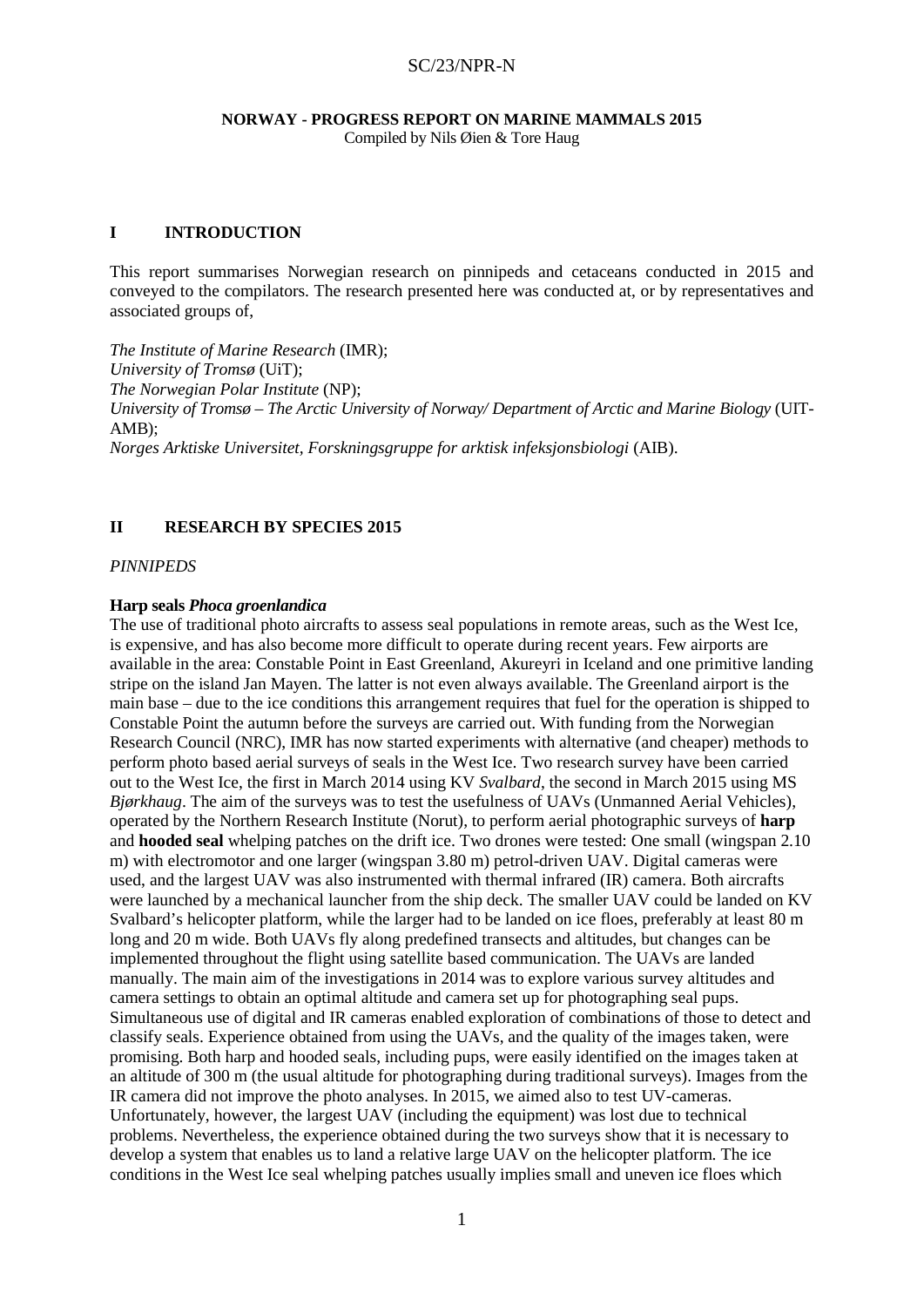make it difficult to land the UAV. It is important to improve the range of the largest UAV. Also, technical improvements on the UAV and equipment are necessary to be able to operate in cold and windy conditions. (IMR)

Manual analysis of images obtained in aerial photographic surveys is extremely time consuming and costly, and involves subjective human interpretation by trained experts. For this reason, the UAV project, also aims at developing methodology for automating the process of counting seals from aerial images. This will be achieved through the development of new image analysis and pattern recognition techniques tailored to detect **harp** and **hooded seals** in digital color images. This part of the work occurs in close cooperation with the Norwegian Computing Center, Oslo. (IMR)

The population model used in current management of the Barents Sea / White Sea **harp seal** populations is a deterministic age-structured population dynamics model. Available fecundity data are included in the model as a known quantity and no uncertainty around the measurements has been accounted for. The scarce available data on fecundity makes the model stiff and unable to fit to variations in the observed data, and the resulting confidence intervals are likely to be underestimated. Norwegian scientists have suggested an improvement to the population model to make it more flexible in capturing the dynamics of the observed pup production data. They accounted for the temporal variation in fecundity using a state-space approach, and assumed the fecundity to be a stochastic process that was integrated with the age-structured population dynamics of the current management model. Due to the limited availability of fecundity data for the Barents Sea / White Sea population, fecundity information from the Northwest Atlantic harp seal population was used. Summary statistics for the Northwest Atlantic time-series, such as autocorrelation and variance in fecundity, were used as prior distributions in the state-space model. The state-space model was more flexible than the deterministic model and provided a tight fit to the survey pup production estimates as it captured the sudden drop in the survey estimates from 2004 and 2005. The state-space model provided a higher estimate of current population size but also a much higher associated uncertainty. The current management model predicted that the pup abundance will have a slight increase over the next 15 years, whereas the state-space model predicted that the pup abundance will increase substantially. The state-space model show some promising results and might be a step forward towards more realistic modelling of the population dynamics of the Barents Sea/White Sea harp seal population.

Studies of **harp seals** and **hooded seals** from the Greenland Sea stock were conducted during a research cruise with R/V "Helmer Hanssen" to the Greenland Sea between 16 March and 1 April 2015. Altogether 5 adult and 6 newborn hooded seals, and 5 adult and 5 newborn harp seals, were culled for various scientific purposes:

i) onboard electrophysiological experiments and sample collections, for studies of mechanisms underlying neuronal tolerance to lack of oxygen (hypoxia) (in collaboration with Dr. T. Burmester, Zoologisches Institut und Museum, Universität Hamburg, Germany and Dr. J. Larson, Psychiatry College of Medicine, University of Illinois, Chicago);

ii) studies of adaptations to fasting in hooded seal pups (the role of the liver as an energy store from birth via weaning and throughout the post-weaning fast);

iii) the role of leptin and its correlation to changes in blood energy substrates (glucose, free fatty acids, ketone bodies) during lactation and fasting in hooded seal pups;

iv) the role of exogenous water sources (snow/ice, sea water) for maintenance of water homeostasis and the potential occurrence of metabolic depression during the post-weaning fast in hooded seal pups;

v) anatomical studies of the respiratory tract and lungs of harp and hooded seals, for quantification of lung capacity and dead space (for assessment of buoyancy in relation to diving energetics) and for detailed studies of the nasal cavity and its complex turbinate structures, for subsequent modelling and assessment of its role in heat and water conservation;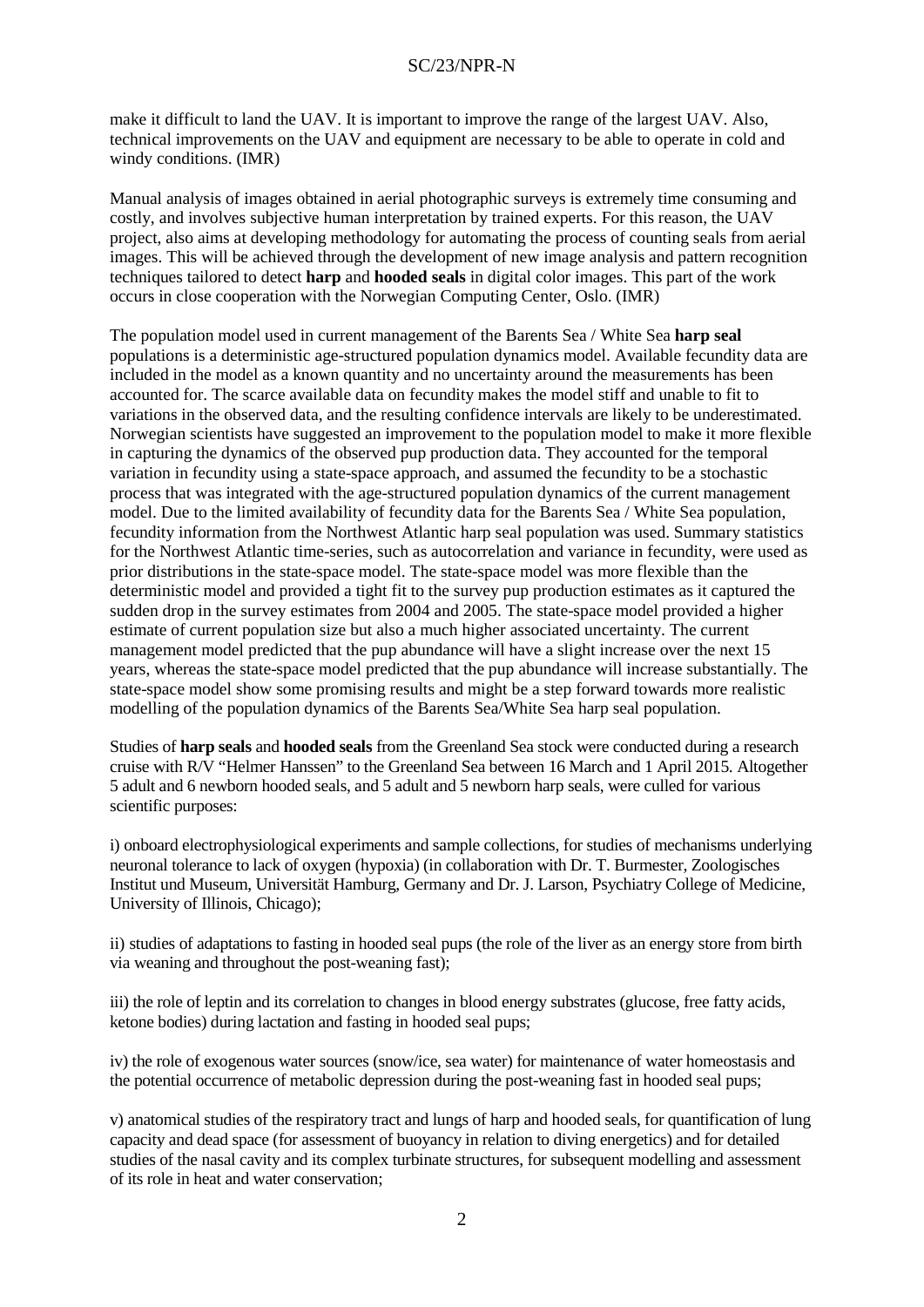vi) collection of gastrointestinal systems, gut content, blood samples and whiskers + lower jaws of adult and new-born harp and hooded seals, for studies of the ontogeny of gut function and of seal whisker growth and age determination, the latter for assessment of the potential for use of whisker chemical composition as indicator of diet/habitat selection of seals;

vii) collection of tissues and immune studies of harp and hooded seals for contaminant analysis, histopathological examinations and disease surveillance (in collaboration with Dr. R. Dietz and PhDstudent Jean-Pierre Desforges at Aarhus University, Denmark);

viii) studies of the functional anatomy of the hooded seal aorta, histology and pressure. (UIT-AMB)

The described field research was combined with research-based teaching given to 19 students that participated on the cruise, which represents a mandatory part of the course "Arctic Biology" (BIO-2310) at the University of Tromsø -The Arctic University of Norway. (UIT-AMB)

Post mortem sampling of stomachs of 53 harp seals (*Phoca groenlandica*), both pups (n = 5), yearlings  $(n = 43)$  and adults  $(n = 5)$ , sacrificed during commercial hunting in April-May was performed in 2014. These stomachs and their content are currently subjected to PCR analysis for the detection of marine *Brucella* spp. at the Federal Institute for Risk Assessment, Berlin, Germany (AIB, UiT)

In the natural environment, pathology in seals due to infection with *B. pinnipedialis* has not been documented. A lack of intracellular survival and multiplication in hooded seal macrophages *in vitro* indicates that *B. pinnipedialis* does not cause chronic infections in hooded seals (*Cystophora cristata*) and additionally is *B. pinnipedialis* from hooded seals shown to be avirulent in an established mouse model. An age related serological and bacteriological pattern for *B. pinnipedialis* in hooded seals might point to a transient infection of environmental origin, possibly through the food chain. (AIB, UiT). The reduced virulence of the marine mammal brucellae (harbour seal and harbour porpoise strain) were further confirmed in the established BALB/c mouse model. (AIB, UiT)

To investigate if multiplication could take place in other hooded seal cell types, primary epithelial cells from hooded seal were isolated, verified to express the epithelial marker cytokeratin and challenged with three different strains of *B. pinnipedialis*; *B. pinnipedialis* sp. nov., *B. pinnipedialis* hooded seal strain B17, and *B. pinnipedialis* hooded seal strain 22F1. All strains were steadily eliminated and the amounts of intracellular bacteria were reduced to less than one third by 48 h post infection. Intracellular presence was verified using immunocytochemistry. The findings in this study contribute to substantiate the hypothesis that seals may not be the primary host of *B. pinnipedialis* and that the transmission to seals are caused by other species in the marine environment. (AIB, UiT)

Present studies aim to provide knowledge of a possible environmental niche of *B. pinnipedialis*. In an extended *in vivo* infection including 360 Atlantic cods (*Gadus morhua*), fish were infected intraperitoneally with 108 *B. pinnipedialis*. This experimental infection had an extended length to further evaluate the chronicity of the infection, as well as investigation of possible contamination of naive uninfected in-contact fish. Tagged uninfected in-contact cod were kept with infected cod. Uninfected control cod were kept in separate tanks. The effect of increased water temperature in the development of disease following infection with *B. pinnipedialis* hooded seal strain was also examined. The experimental infection was run at 6°C and 15°C, mimicking Arctic water and increased water temperatures expected in the Northern Atlantic during the 21<sup>st</sup> century (International Panel on Climate Change scenarios). (AIB, UiT)

Results show that at 6°C, viable bacteria were found in the blood of all infected cod at all times post infection (pi) (day 1, 7, 14, 21, 35, and 49). Neither gross pathology nor mortality were recorded in fish kept at 6°C. Anti-*Brucella* antibodies were detected earlier at 15°C than at 6°C. At 15°C, bacteria were eliminated more quickly, however mortality was observed between day 7 and 20 pi in 5/60 fish. No *B. pinnipedialis* was cultured from these 5 dead fish. At 15°C, 1/60 fish in the uninfected in-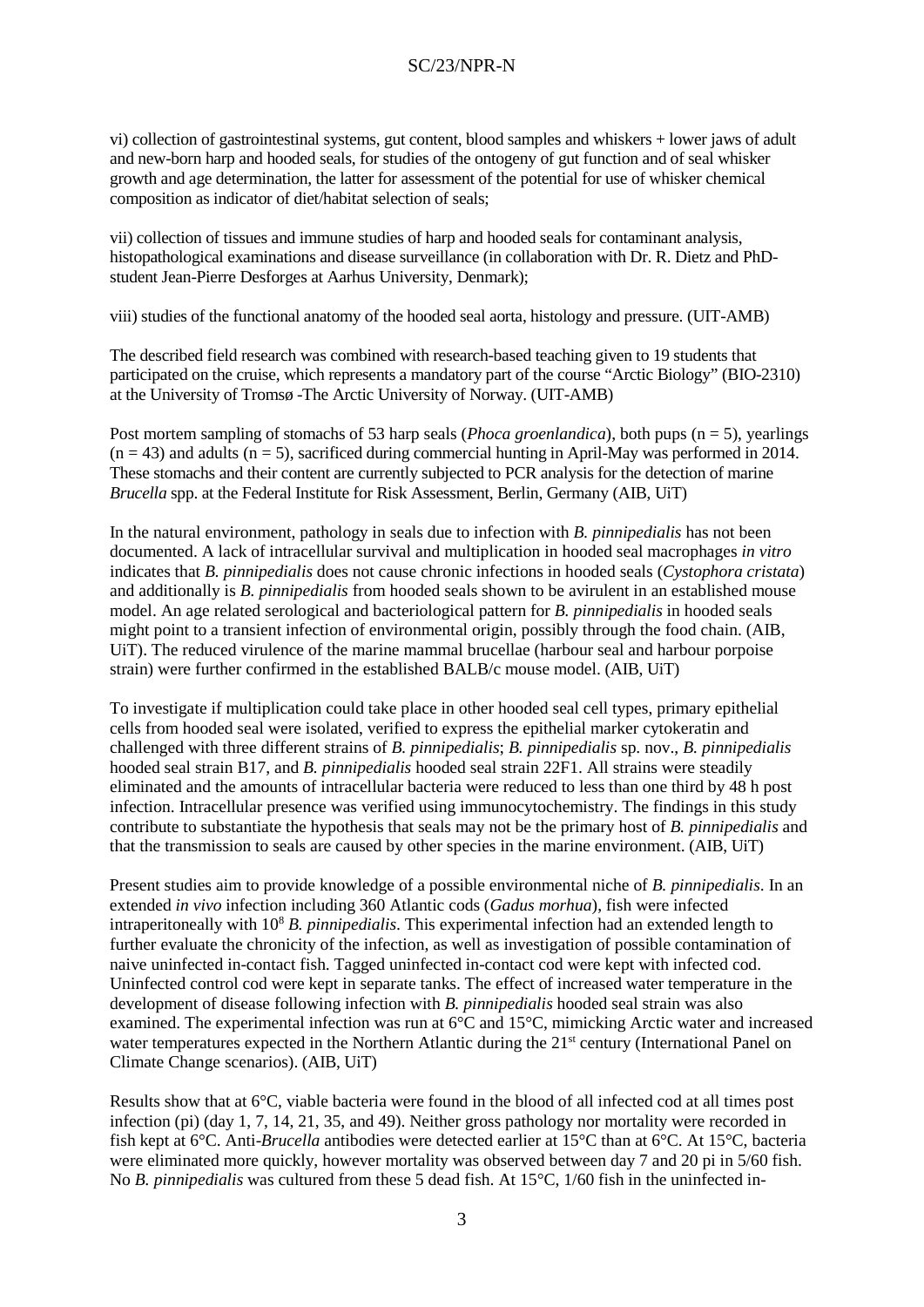contact group died at day 9 and 1/60 fish in the uninfected control group died at day 21. *Brucella pinnipedialis* was not isolated from any of the uninfected in contact fish regardless of the water temperature. Our findings suggest a possible trade-off between immunocompetence and other vital functions at sub-optimal temperatures and raise questions on the influence of increased water temperatures in the oceans and the emergence of diseases in aquatic ectotherms. (AIB, UiT)

Complementing research investigating the environmental niche includes survival studies of marine *Brucella* spp. in a seawater model and protein expression profiling (proteomics) during starvation, performed by our collaboration partner in Germany (Federal Institute of Risk Assessment (BfR), Berlin). These results will be communicated during 2016. (AIB, UiT)

#### **Hooded seals** *Cystophora cristata*

Joint analyses of Norwegian and Russian data on female **hooded seal** reproductive biology in the Greenland Sea are under completion for publication. Ovary data collected in breeding patches from 1958 to 1999 show an estimated age at first birth of about 5 years up to 1980, and a slight increase to 5.5 years for the rest of the period. This is significantly higher than the minimum age at first birth in hooded seals of 4 years estimated for ovary data collected in breeding patches near Newfoundland during the period 1967-1973. This suggests that female Greenland Sea hooded seals may have been resource limited throughout the study period and that the modeled population reduction up to 1980 has not resulted in increased per capita resource availability. This was a period of dramatic increases in commercial fisheries landings of many species known to be preyed upon by hooded seals, e.g., Greenland halibut, redfish and capelin. Even if some of these fisheries may have been sustainable from a fisheries point of view, reductions in standing stock may still have reduced the availability of many fish species to their natural predators. Changes in ice conditions may also affect the energy balance of ice associated seals. (IMR). For more about surveys, diet and reproductive research, see under harp seals. (IMR)

Studies of **hooded seals** and **harp seals** from the Greenland Sea stock were conducted during a research cruise with R/V "Helmer Hanssen" to the Greenland Sea between 16 March and 1 April 2015, as detailed above. (UiT, AMB)

#### **Harbour seals** *Phoca vitulina*

**Harbour seals** were counted along the entire mainland Norwegian coast at known haul out sites during the moulting period from mid-August to early September 2011-2015. In 2011 and 2012, moulting areas from Rogaland to Finnmark counties and in Østfold county were covered by aerial photo surveys flown at altitudes of approximately 245-275 m during low tide  $(\pm 2 \text{ hours})$ . Surveys in Østfold county were flown at approximately 90 m. The small tidal amplitudes in Østfold permitted counts to be carried out during day time irrespective of the tidal cycle. Usually three independent surveys were conducted. Visual counts using binoculars from small boats and land were also carried out in areas not covered by aerial surveys, or where results from the aerial surveys seemed to be incomplete. The surveys revealed a total minimum population of 7642 harbour seals along the mainland Norwegian coast in 2011-2015. In western Finnmark, 395 harbour seals were counted in 2013. West Finnmark was not covered in the two previous surveys. The count of 7247 harbour seals (not including West Finnmark) seems to be a small increase compared to 6938 in 2003-2006, but lower than 7465 in 1996-1999. (IMR)

The EPIGRAPH project (2008-2011) was built as a comparative study of the ecosystems of two major fjords in Norway: the Porsangerfjord and Hardangerfjord. The project has had a wide focus on all levels of the ecosystem, including, in Porsangerfjord, a study on the ecological role of the top-predator thought to be the most influential in the area: the **harbour seal**. The coastal cod stock of the Porsangerfjord has drastically declined in the 1980s and never fully recovered since. A population of harbour seals, known to be resident in the fjord all year round, has been hypothesized to act as predator-pit for cod in the area, affecting its lack of recovery. To understand the role of these seals in this local marine ecosystem, their foraging behaviour was investigated by assessing the presence of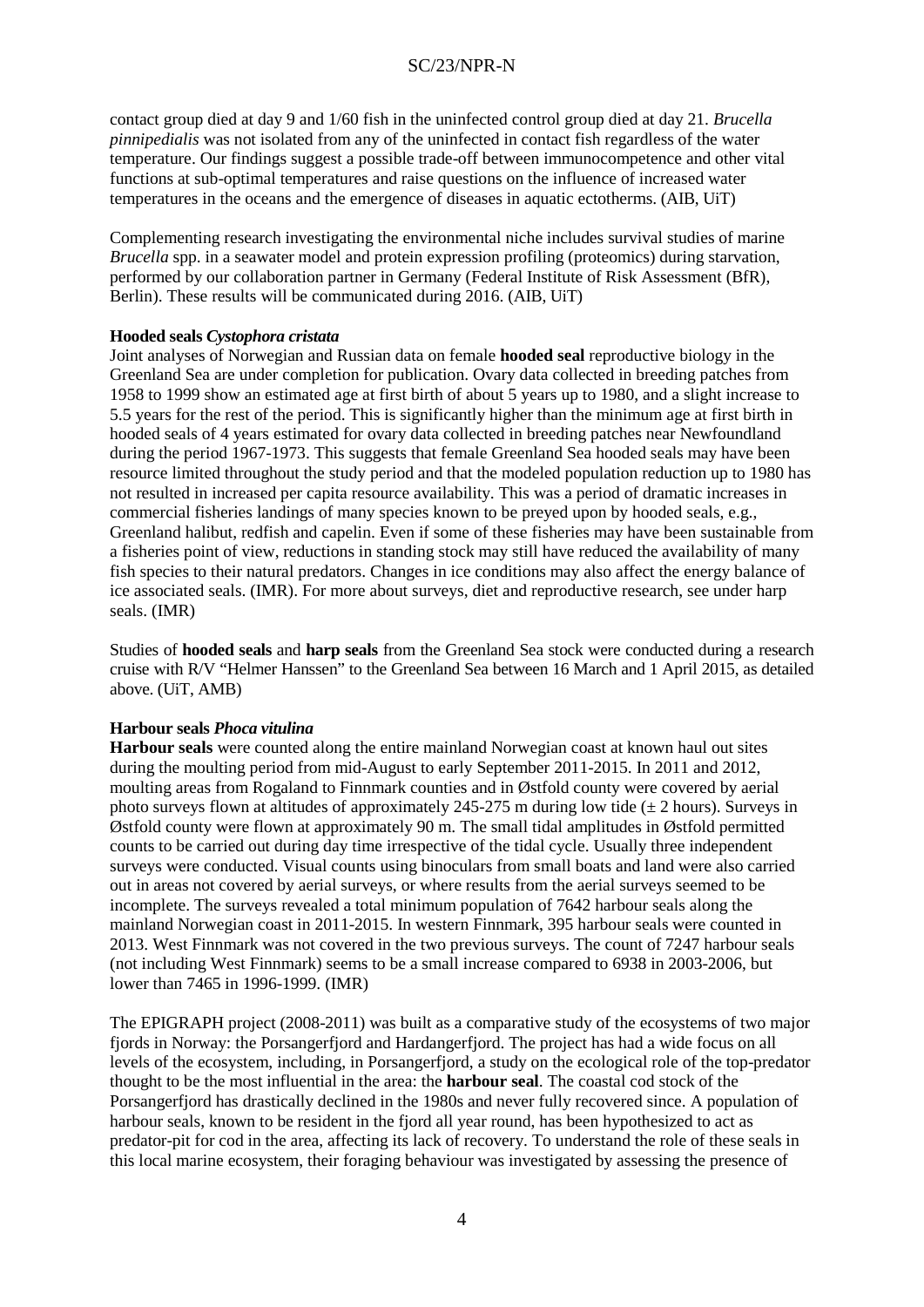preference for certain prey and the behavioural response to the seasonal dynamics of prey distribution in the fiord.

The movement patterns of individual harbour seals  $(n = 15)$  were followed between 2009 and 2013. The data obtained (*i.e.* GPS location, time-depth dive profiles, etc.) were first thoroughly analyzed to provide a robust interpretation of the behavioural patterns of activities of the single individuals and identify the methodological caveats in the detection of foraging behaviour. Among the major results, two types of resting behaviour at sea were described, in the form of prolonged periods at surface but also as resting dives, a behavior never documented before for this species. The patterns of activity suggested that harbor seals mainly forage during daylight in autumn and spring in this area. The foraging locations identified were then compared to the availability of potential prey in the fjord (*i.e.*  herring, capelin, small and large codfish and sculpins). The availability of prey was assumed to be dependent on their biomass densities, their distance from the seals' haul out sites and the accessibility of the areas where prey was located. The latter could be restricted for example by the presence of sea ice in winter and spring. Results on the analyses of prey selection suggested that harbour seals in Porsangerfjord preferred small size fish (< 25cm). Small codfish was preferred during autumn, but a response to the presence of pelagic fish was seen when the latter aggregated to overwinter in cold deep waters in the inner parts of the fjord. The formation of ice in these areas during the winter season, however, provoked a shift in preference to small codfish, due to the sudden inaccessibility of the pelagic fish. A strong reversed trend was observed in late spring when the ice melted and pelagic fish was preferred again. The results suggest the preference for small aggregated fish close to the haul out areas. The impact of harbour seals on the cod population of Porsangerfjord can be therefore hypothesized to change across seasons and to be lowered by the availability of highly aggregated pelagic fish during winter and spring. (IMR, UiT)

#### **Grey seals** *Halichoerus grypus*

In Norway, a population model is used to describe the dynamics of the Norwegian **grey seal** population based on data from pup counts covering the entire grey seal distributional area in 1996- 2008. The model also requires estimates of natural mortality and female reproductive rates, but since empirical data on these parameters were outdated or absent, they were estimated by the model using a Bayesian approach. Model runs indicated an increase in abundance of the total Norwegian grey seal population in the 30 most recent years, suggesting a total of 7120 (5710 - 8540) animals (1+) in 2011. Including an estimated pup production of 1620 (95% CI 1410-3050), a total of 8740 (95% CI 7320- 10170) animals was obtained for 2011. However, new boat based surveys carried out in the entire area from Froan in Sør-Trøndelag to Lofoten in Nordland in 2014-2015 showed a significant decrease in pup production and yielded numbers ranging between 34.8% and 47.5% of the counts from 2007- 2008. In Finnmark the pup production in 2015 was approximately equal to the results in 2006. Including these new pup counts in the population model, and assuming the same population sizes in 2016 as in 2006-2008 for the counties Troms and Rogaland, the current total number of grey seals in Norway was estimated to 3850 animals (95% CI: 3504-4196). (IMR)

#### **Other species**

Research vessels, coastguard vessels and other providers have collected incidental observations of marine mammals. Recorded data include date, position, species and numbers. During 2015, 41 pinniped observations were recorded. Of these, only 2 observations were recorded as **harp seal** groups, but many of the 27 groups recoded just as "seals" are probably this species. Otherwise, 2 **bearded seals**, and 7 **walrus** groups were recorded. (IMR)

#### *CETACEANS*

#### **Minke whales** *Balaenoptera acutorostrata*

During the periods 22 June to 30 August 2015, a sighting surveys was conducted with the chartered vessel M/S *Fisktrans* in the Norwegian Sea and the Jan Mayen area. The areas which were covered were the IWC *Small Area EW* (Norwegian Sea and coastal Norway) and parts of *CM* as a contribution to the extension surveys of NASS-2015. This was the second year of the six-year program 2014-2019 to cover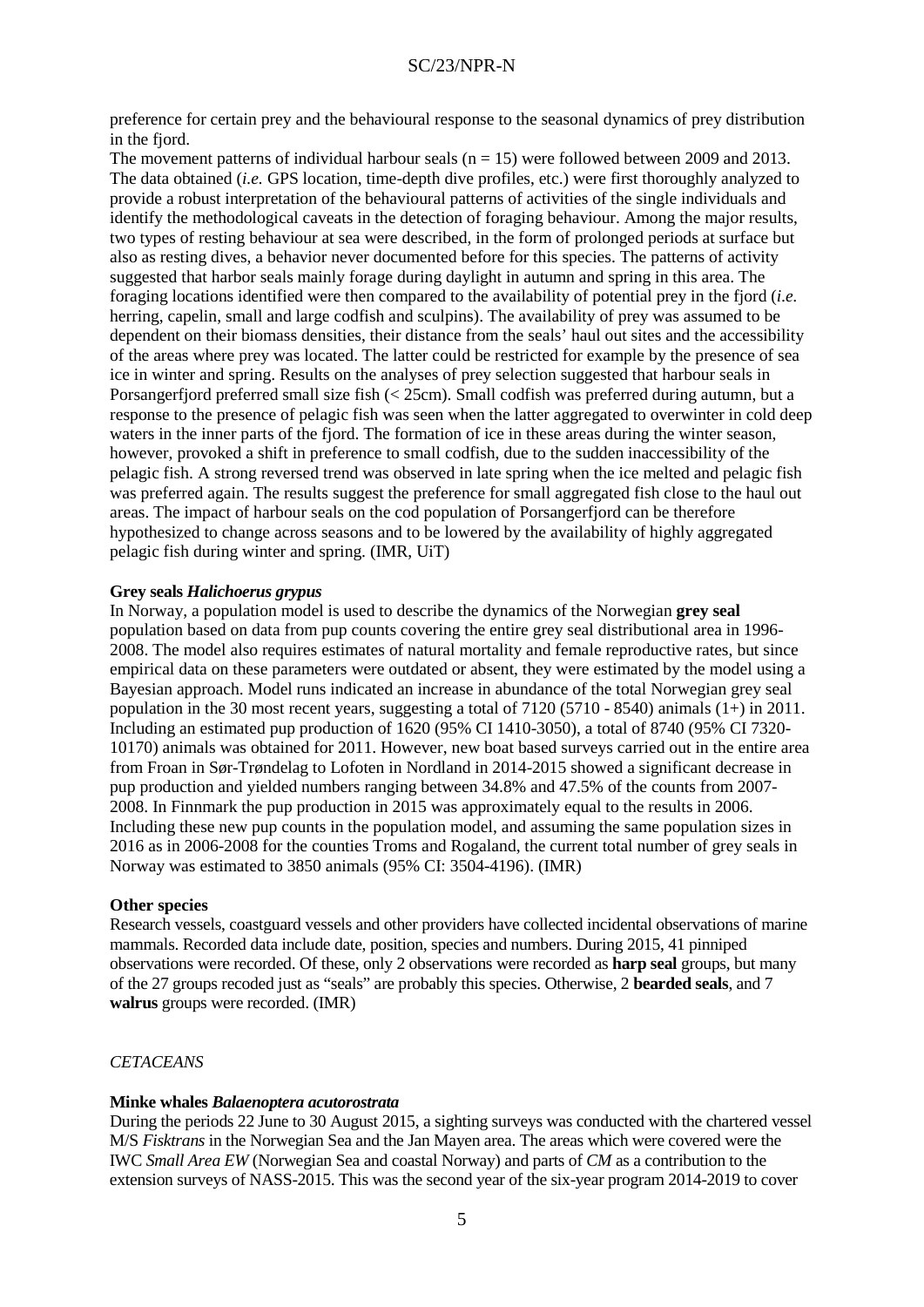the northeast Atlantic to provide a new abundance estimate of **minke whales** every sixth year as part of the management scheme established for this species. A total of 4,343 nautical miles was surveyed with independent double platforms on primary effort. During primary search effort, the number of observations from the primary platform was 59 sightings of **minke whales**. Sightings of other cetacean species include **fin whales** (55 primary sightings), **humpback whales** (14 primary sightings), **killer whale** (22 primary sightings), **blue whale** (2 primary sightings), **Lagenorhynchus dolphins** (43 primary sightings), and **sperm whale** (38 sightings) (IMR).

Minke whale catch data for the 2015 season have been computerised and evaluated. (IMR)

### **Other species**

Research vessels, coastguard vessels and other providers have collected incidental observations of marine mammals. Recorded data include date, position, species and numbers. During 2015 a total of 636 cetacean observation incidents have been reported. The most frequently observed species were **minke whales** (137 groups), **Lagenorhynchus dolphins** (137), **fin whales** (48), **humpback whales** (83), **killer whales** (74), **harbour porpoises** (64 groups), **blue whales** (1), **sperm whales** (10), **long-finned pilot whales** (35), **bottlenose dolphins** (3), **sei whales** (3), **common dolphins** (5 groups) and **beluga** (5). (IMR)

During 2015 photo IDs have been collected from more than 300 **humpback whales** during field work and from incidental sources. In addition, biopsy samples have been collected from 71 humpback whales. (IMR)

Climate warming may both enhance northward expansion of temperate species from lower latitudes and change the distribution of resident species at higher latitudes. This may present challenges both for newcomers and residents. Cod abundance has increased, and its range has extended northwards in the Barents Sea in recent years. One implication of this is a new overlap of feeding grounds with **minke whales** and **harp seals**, two other important top predators in the area. It has been shown that both these mammal species have exhibited declines in body condition in recent years, and competition for food with the increasing cod stock is suggested as a possible explanation. (IMR)

Significant change in the distribution and abundance of several **cetacean species** during recent decades has been shown ina Icelandic waters as well as in the Norwegian Sea. It is observed that whale species have the capability to rapidly perform shifts in distribution and abundance patterns strongly associated with adaptive search behaviour in relation to both changing levels of abundance of their prey and increased sea surface temperatures. (IMR)

A study based on data from the joint Norwegian-Russian ecosystem surveys in the Barents Sea has compared acoustic surveys of krill with observed distribution of **minke**, **fin** and **humpback whales**. Fin whale densities were positively and linearly associated with krill abundance, and higher than average densities of humpback whales were found in areas with high krill abundance. No association was found between minke whales and krill. Densities of all three whale species were also positively associated with capelin, another target species of the ecosystem surveys. For fin and humpback whales, the effects of capelin and krill on whale densities appeared to be principally separate and additive, although there was some evidence for a stronger effect of krill at low capelin densities. In terms of their preference for krill and capelin, these whale species appeared to be flexible, opportunistic predators. (IMR)

# **III ONGOING (CURRENT) RESEARCH**

### *PINNIPEDS*

### **Walrus** *Odobenus rosmarus*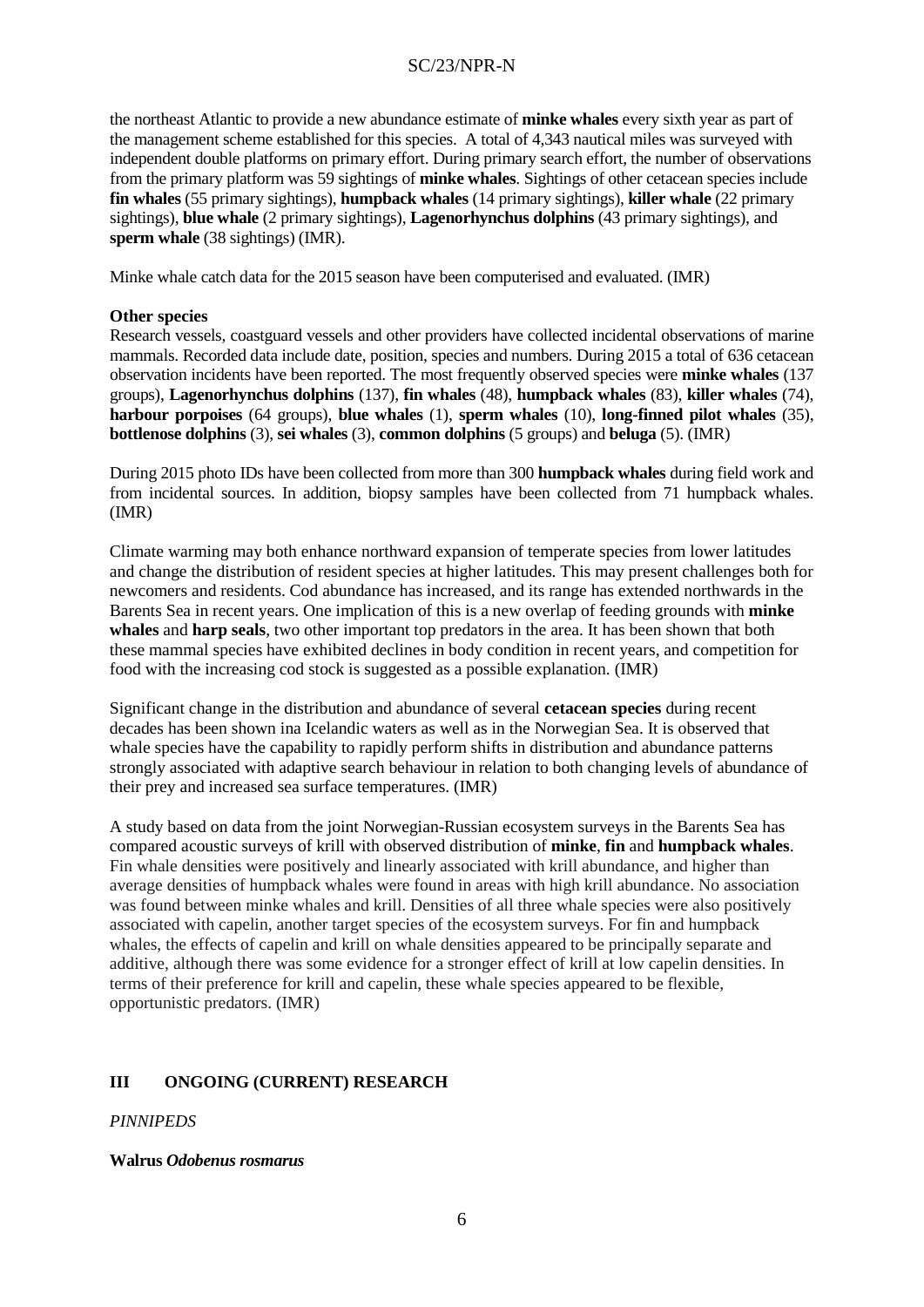Field work was carried out in the area of northern Spitsbergen and north-western parts of Nordaustlandet in Svalbard in July and August 2015, where 20 male **walruses** were equipped with newly developed GPSloggers. These were attached to the tusks of the animals and are designed to store 1 GPS position per hour for at least 5 years. Data must be downloaded to stationary receiving stations placed on the five camera masts used for camera surveillance of walrus haul-out behaviour (see below) or to mobile stations brought along in the field. Various blood and other tissue samples were also collected from these walruses for various studies of health, pollution, diet etc.

The camera surveillance of **walrus** haul-out sites continued. Digital cameras taking pictures hourly were deployed on 5 different walrus haul-out sites during the period late June - early October to study haul-out behaviour and potential impact of visiting tourists to these sites. (NP)

**Antarctic fur seals** *Arctocephalus gazella* **and Southern elephant seals** *Mirounga leonina***:** Expedition to Bouvetøya December 2014-february 2015. CEMP monitoring of Antarctic fur seals. Also, several scientific projects initiated on these two seal species on tracking, diet, population dynamics, pollution, genetics and others. (NP)

Publication of **hooded seal** reproduction data (historical as well as new, sampled in 2008 and 2010) from the Greenland Sea are in progress. (IMR)

Analyses of historical and new data on demography and reproduction of **harp seals** in the Greenland Sea and Barents Sea / White Sea are in progress. (IMR)

Collection of material to assess efficiency and animal welfare issues in the Norwegian commercial sealing of **harp seals** in the Greenland Sea in April/May was started in 2013 and is still in progress. (IMR)

Ship based registrations of **grey seal** pups, including tagging, counting and staging of pups, will be conducted in Troms and Finnmark during the period November-December 2016. This is the third of a four-year program aimed to provide a new abundance estimate for the species along the entire Norwegian coast from the county Rogaland in the south to Finnmark county in the north. All known and many other potential whelping areas along the Norwegian coast will be surveyed. (IMR)

Tagging of **harbor seals** with GSM tags will be conducted in southern Norway (Skagerrak) in August. The project will occur in cooperation with Swedish scientists. (IMR)

Final analyses of **grey seal** diet data from the Norwegian coast are in progress, an article will be submitted. (IMR)

Publication of results from genetic and population studies of **harbour** and **grey seals** is in progress. (IMR)

Previous studies in **hooded seals** have shown that their brain is unusually tolerant to lack of oxygen (hypoxia). Electrophysiological and biochemical studies of *in vitro* neuronal responses to hypoxic insult have been continued using fresh brain tissue from **hooded seals**, as part of ongoing collaborative studies (with Dr. T. Burmester, University of Hamburg, Germany, and Dr. John Larson, Psychiatry College of Medicine, University of Illinois, Chicago) on the tolerance to hypoxia and to reactive oxygen species in the brain of diving mammals. Investigations into the *hippocampus* and its responses to hypoxia have been conducted (including onboard experiments with samples from adult hooded seals during a research cruise with *F/F Helmer Hanssen* to the Greenland Sea) to elucidate how neural function, including synaptic transmission, is affected under these conditions. These studies are part of a PhD-project. (UIT-AMB)

Various studies of adaptations to fasting in **hooded seal** pups were continued, based on samples collected in the field. These studies include investigations into

• the role of the liver as an energy store from birth via weaning and throughout the post-weaning fast;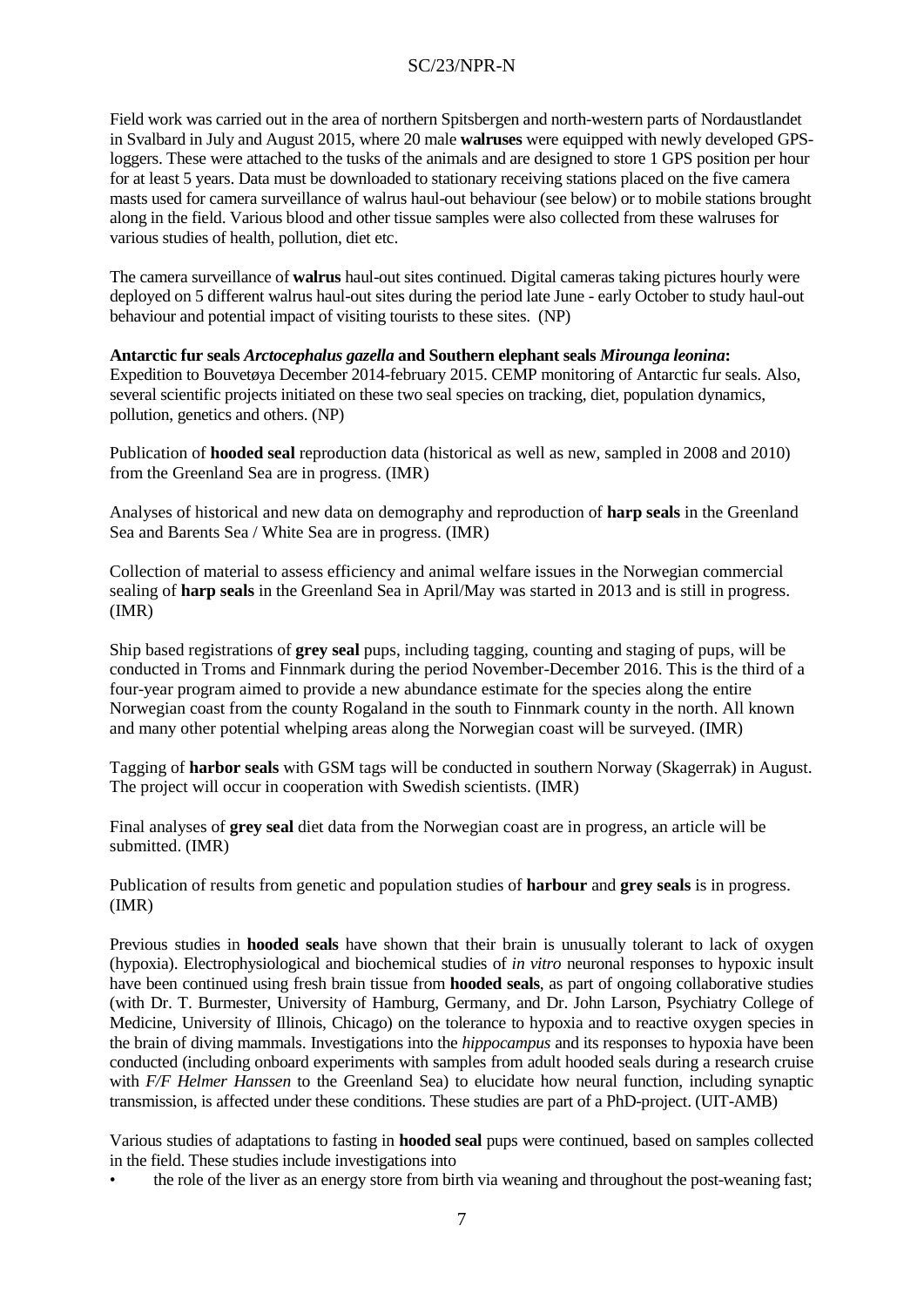- the role of leptin and its correlation to changes in blood energy substrates (glucose, free fatty acids, ketone bodies) during lactation and fasting;
- role of exogenous water sources (snow/ice, sea water) for maintenance of water homeostasis and the potential occurrence of metabolic depression during the post-weaning fast
- These projects all represent M.Sc. projects for 3 students, 2 of which completed their studies in 2015. Results are under way. (UIT-AMB)

One adult and two yearlings (b. 2014) **harp seal** that were captured in 2014 in the Greenland Sea have been trained intensively to perform various tasks on command, which is a necessity for studying various aspects of their energetics, with the ultimate goal of obtaining more precise assessments of food requirements of harp seal populations. The studies involve parallel accelerometer and respirometer studies in a large net pen with a respirometer dome installed, established in nearby Kaldfjorden as part of the COEXIST project (funded by the Norwegian Research Council). Here and at the research animal facility at UIT-AMB, studies of the buoyancy, feeding, diving and swimming behaviour of harp seals are also made, in part carried out by two M. Sc. students as part of their theses work. Collected data are currently being analysed (Akvaplan-niva/UIT-AMB)

Blood and other tissue samples were collected from harp and hooded seals during a research cruise with *F/F Helmer Hanssen* to the Greenland Sea. These samples have been further processed regarding contaminant analyses, histopathological examinations and disease surveillance, by Dr. R. Dietz and PhDstudent Jean-Pierre Desforges at Aarhus University, Denmark. The work is collaboration between Department of Bioscience at Aarhus University, Denmark, and UIT-AMB.

### *CETACEANS*

Comparison of the ecological role of **minke whales** and **harp seals** in the Barents Sea, using fatty acid composition and stable isotopes, are in progress. Material for the study was collected in 2011. (IMR - UIT - NPI - APN)

Sampling of **minke whale** stomach contents and life history parameters will be performed during the commercial hunt in June. (IMR)

Studies of **harbor porpoise** ecology and population biology will be initiated in 2016. Samples will be obtained from bycatches. (IMR, UiT)

The **white whale** programme continued in 2015. The purpose of this programme was 1. Determine space use (satellite telemetry) over the entire annual cycle - to discern how these whales move in relation to sea ice, bathymetry, glacier fronts and oceanographic conditions, 2. Assess diet via stable isotope and fatty acid analyses bases on blood and blubber samples from live-captured whales, 3. Update the general health status of Svalbard's white whales based on screening of serum samples, 4. Conduct a screening of levels of various pollutants based on blood and blubber samples from livecaptured whales. A total of 13 animals have been instrumented and sampled for blood and blubber for the various aspects of this programme so far. (NP)

Three acoustic recorders (AURALs) listening for **bowhead whales Balaena** *mysticetus***, white whales**  *Delphinapterus leucas* **and narwhals** *Monodon monoceros* (but also other species- and anthropogenic sounds) was deployed autumn 2014 and was retrieved during autumn 2015. One AURAL was deployed in the Framstrait, one on the continental slope north of Svalbard, one in the mouth of Kongsfjorden and one north of Rijpfjorden. Data was downloaded and the AURALs redeployed. (NP)

A combined aerial and boat survey for whales along the ice edge north of Svalbard was conducted in connection with the large polar bear survey NP conducted in August 2015. The whale survey especially targeted **bowhead whales, white whales** and **narwhals**. (NP)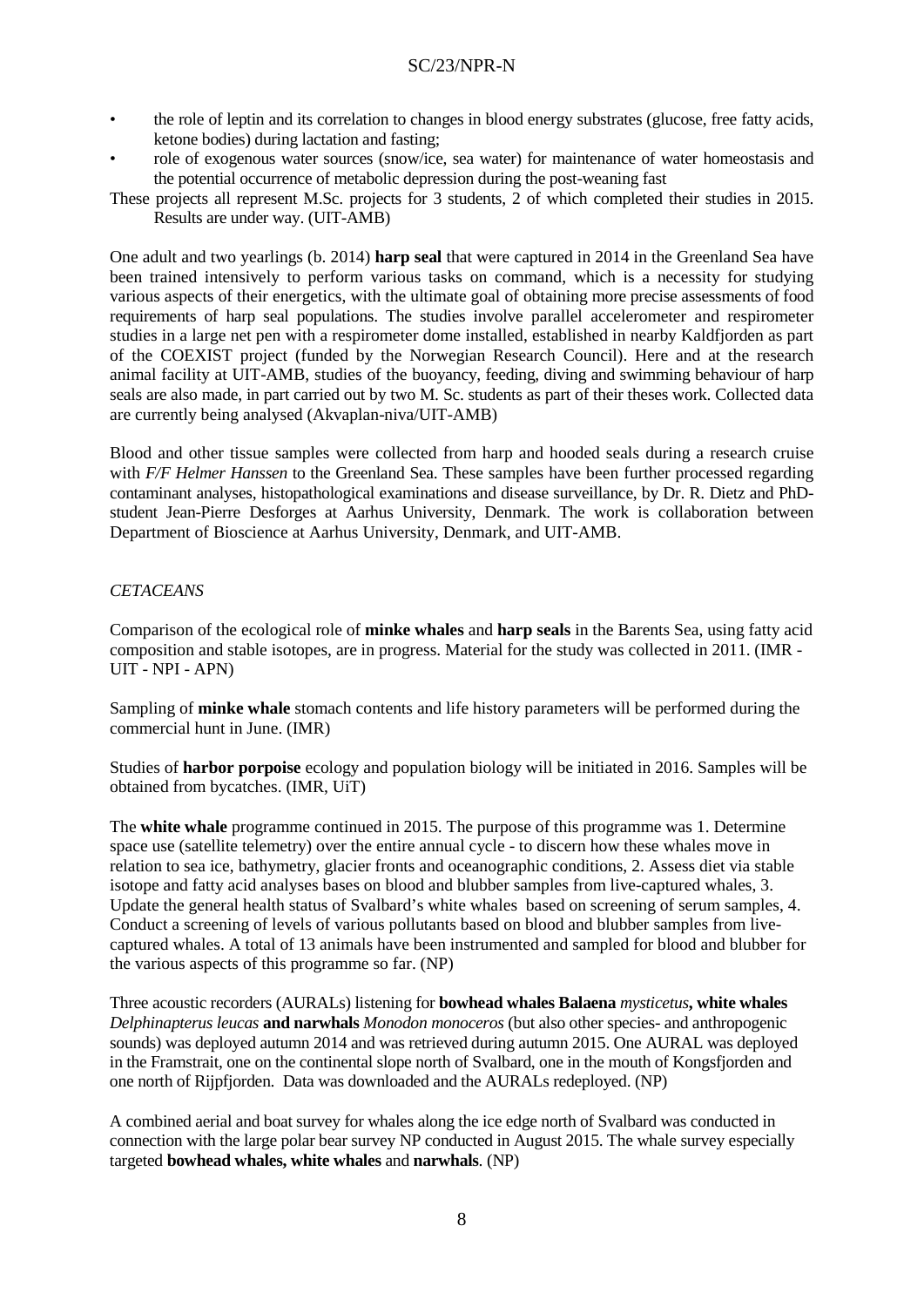Biopsies for various investigations (genetics, diet and pollution) was collected from blue, fin and humpback whales in the Svalbard area. Some **blue** and **fin whales** were in addition equipped with satellite tags to track their movement patterns. (NP)

Abundance data collected during recent sightings surveys on large whales and odontocetes are being analysed with respect to distribution and trend information. Whale sightings collected during ecosystem surveys are analysed with respect to relative abundance and distribution patterns. (IMR)

Local abundance, migration and habitat use of **humpback whales** in the Barents Sea are studied based on photo ID (IMR) and population structure by genetic analyses of biopsy samples (IMR and University of Gröningen, Palsbøll).

### **IV ADVICE GIVEN AND MANAGEMENT MEASURES TAKEN**

#### **Sealing**

Advice on the management of harp and hooded seals is based on deliberations in the ICES / NAFO / NAMMCO Working Group on Harp and Hooded Seals (WGHARP). WGHARP met during 26-30 August 2013 at PINRO, Murmansk, Russia, to assess the status and harvest potential of stocks of Greenland Sea harp and hooded seals and harp seals in the White Sea. Since a new abundance estimate for harp seals in the White Sea, based on Russian aerial surveys in 2013, became available in 2014, the group met again during 17-21 November 2014 in Quebec City, Quebec, Canada, to finish the assessment of this particular stock. The advice given by ICES in September 2013, based on the 2013 WGHARP meeting, and the additional information given by WGHARP in 2014, were used by the Joint Norwegian-Russian Fisheries Commission to establish management advice for 2016.

The basis for the advice was a request from Norway in September 2012 where ICES was requested to assess the status and harvest potential of harp seal stocks in the Greenland Sea and White Sea/Barents Sea and of the hooded seal stocks in the Greenland Sea, and to assess the impact on the harp seal stocks in the Greenland Sea and the White Sea/Barents Sea of an annual harvest of: 1) Current harvest levels; 2) Sustainable catches (defined as the fixed annual catches that stabilizes the future 1+ population); 3) Catches that would reduce the population over a 10-year period in such a manner that it would remain above a level of 70% of current level with 80% probability.

ICES have developed a Precautionary harvest strategy for the management of harp and hooded seals. The strategy includes two precautionary and one conservation (limit) reference levels. The reference levels relate to the pristine population size, which is the population that would be present on average in the absence of exploitation, or a proxy of the pristine population (which in practical terms is referred to as the maximum population size historically observed, N<sub>max</sub>). A conservation, or lower limit reference point, N<sub>lim</sub>, identifies the lowest population size which should be avoided with high probability. The first precautionary reference level is established at 70% ( $N_{70}$ ) of  $N_{\text{max}}$ . When the population is between  $N_{70}$  and  $N_{max}$ , harvest levels may be decided that stabilise, reduce or increase the population, so long as the population remains above the  $N_{70}$  level. ICES has suggested that this could be done by designing the TAC to satisfy a specific risk criterion which implicate 80% probability of remaining above N<sub>70</sub> over a 10-year period (extended to a 15-year period by WGHARP in 2014). When a population falls below the  $N_{70}$  level, conservation objectives are required to allow the population to recover to above the precautionary  $(N_{70})$  reference level.  $N_{50}$  is a second precautionary reference point where more strict control rules must be implemented, whereas the Nlim reference point (set by ICES at 30%  $(N_{30})$  of  $N_{max}$ ) is the ultimate limit point at which all harvest must be stopped.

The ICES management of harp and hooded seals require that the populations in question are defined as "data rich". Data rich stocks should have data available for estimating abundance where a time series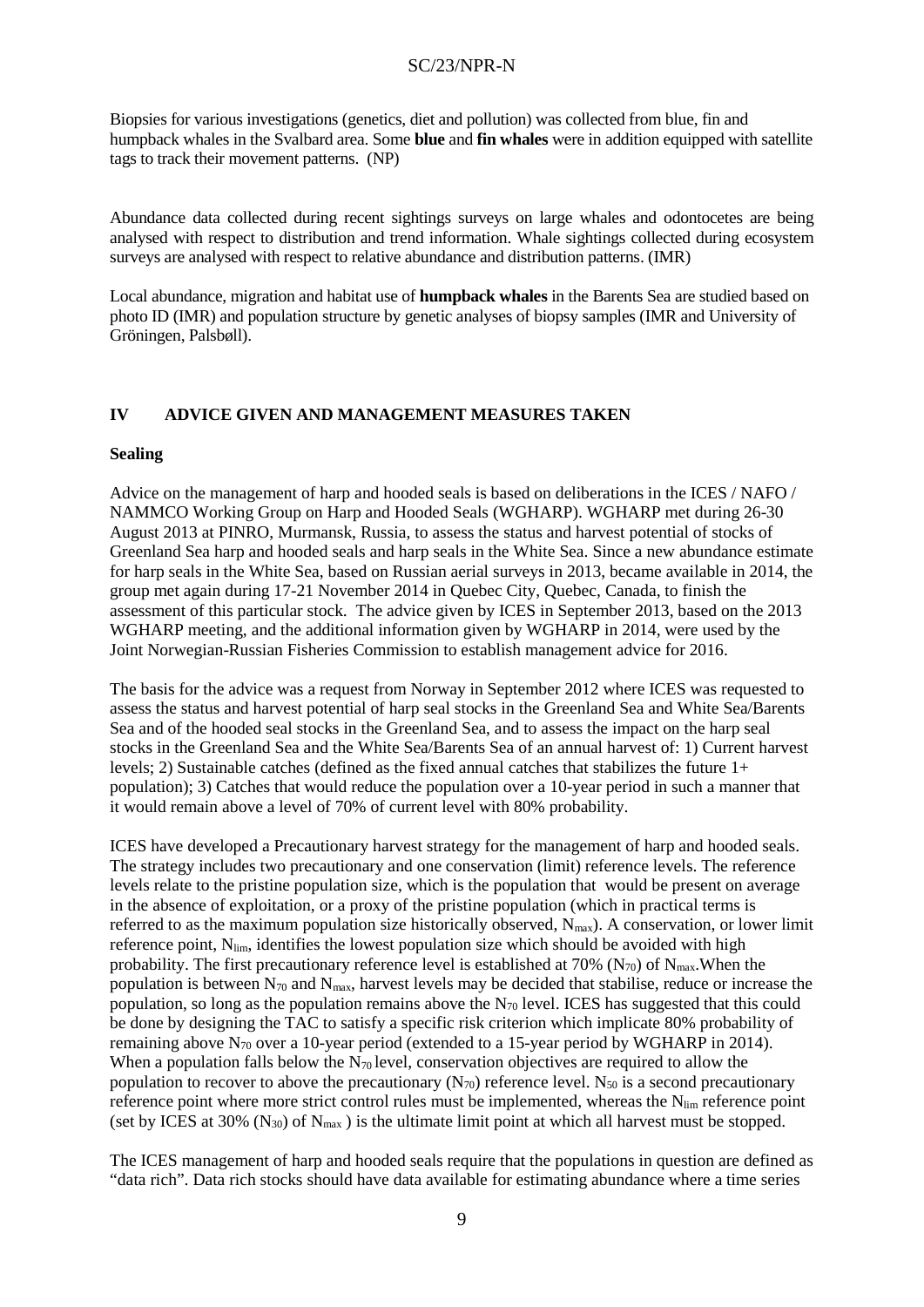of at least three abundance estimates should be available spanning a period of 10-15 years with surveys separated by 2-5 years, the most recent abundance estimates should be prepared from surveys and supporting data (e.g., birth and mortality estimates) that are no more than 5 years old. Stocks whose abundance estimates do not meet all these criteria are considered "data poor", and should be managed more conservatively.

Population assessments were based on a population model that estimates the current total population size, incorporating historical catch data, estimates of pup production and historical values of reproductive rates. The modelled abundance is projected into the future to provide a future population size for which statistical uncertainty is provided for various sets of catch options. In case of "data poor" populations, catch limits are estimated using the more conservative Potential Biological Removal (PBR) approach.

Using the population assessment model, the size of the **Greenland Sea harp seal** population was estimated as 627 410 (95% C.I. 470 540 – 784 280) animals in 2013. ICES consider this population to be data rich, and above the  $N_{70}$  level (i.e., more than 70% of known maximum abundance measured). Thus, it is appropriate to provide catch advice using the assessment model and to apply the Precautionary harvest strategy. Current catch level will likely result in an increase in population size of 21% over the 10 years period 2013-2023, whereas a catch of 14 600 1+ animals, or an equivalent number of pups (where one 1+ seal is balanced by 2 pups), per year would sustain the population at present level over the same period. Catches that would reduce the population over a 10-year period in such a manner that it would remain above a level of 70% of current level with 80% probability are 21 270 1+ animals, or an equivalent number of pups (where one 1+ seal is balanced by 2 pups), in 2014 and subsequent years. Any allowable catch should be contingent on an adequate monitoring scheme to detect adverse impacts before it is too late for them to be reversed, particularly if the TAC is set at a level where a decline is expected.

Recent Russian aerial surveys of the **White Sea/Barents Sea harp** seal stock suggest that there may have been a drop in pup production of since 2003. As a result of the 2009 and 2010 surveys, ICES have suggested that the reduced pup production observed since 2004 does not appear to be a result of poor survey timing, poor counting of imagery, disappearance or mortality of pups prior to the survey or increased adult mortality. The most likely explanation for the change in pup production seems to be a decline in the reproductive state of females.

The population assessment model used for the White Sea/Barents Sea harp seal population provided a poor fit to the pup production survey data. Nevertheless, ICES has decided to continue to use the model which estimated a total 2015 abundance of 1 368 200 (95% C.I. 1 266 300 – 1 509 378). The modelled total population indicates that the abundance decreased from 1946 to the early 1960s, but has generally increased since then. Based on current data availability, this population is considered to be "data poor". The equilibrium catch level is 19 200 1+ animals, or an equivalent number of pups (where one 1+ seal is balanced by 2 pups), in 2015 and subsequent years. The PBR removals are estimated to be 33 500 (14% pups) seals. This catch option indicates a 23% reduction of the 1+ population over the next 15 year period. Despite the fact that this population is now classified as data poor, ICES expressed concerns over the high removals and declining population resulting from the PBR estimations, and concluded that the estimated equilibrium catches were the most preferred option.

Results from the most recent (2012) pup survey suggest that current **Greenland Sea hooded seal** pup production remains very low, and lower than observed in comparable surveys in 1997, 2005 and 2007. Due to some uncertainty regarding the historical data on pregnancy rates, the population model was run for a range of pregnancy rates (assuming that 50%, 70% or 90% of the mature females produced offspring, respectively). All model runs indicated a population currently well below  $N_{30}$  (30% of largest observed population size). Recent analyses have indicated that pregnancy rates have remained rather constant around 70% in the period 1958 – 1999. Using this scenario, the model estimates a 2013 total population of 82 830 (95% C.I. 67 104 – 98 573). Following the Precautionary harvest strategy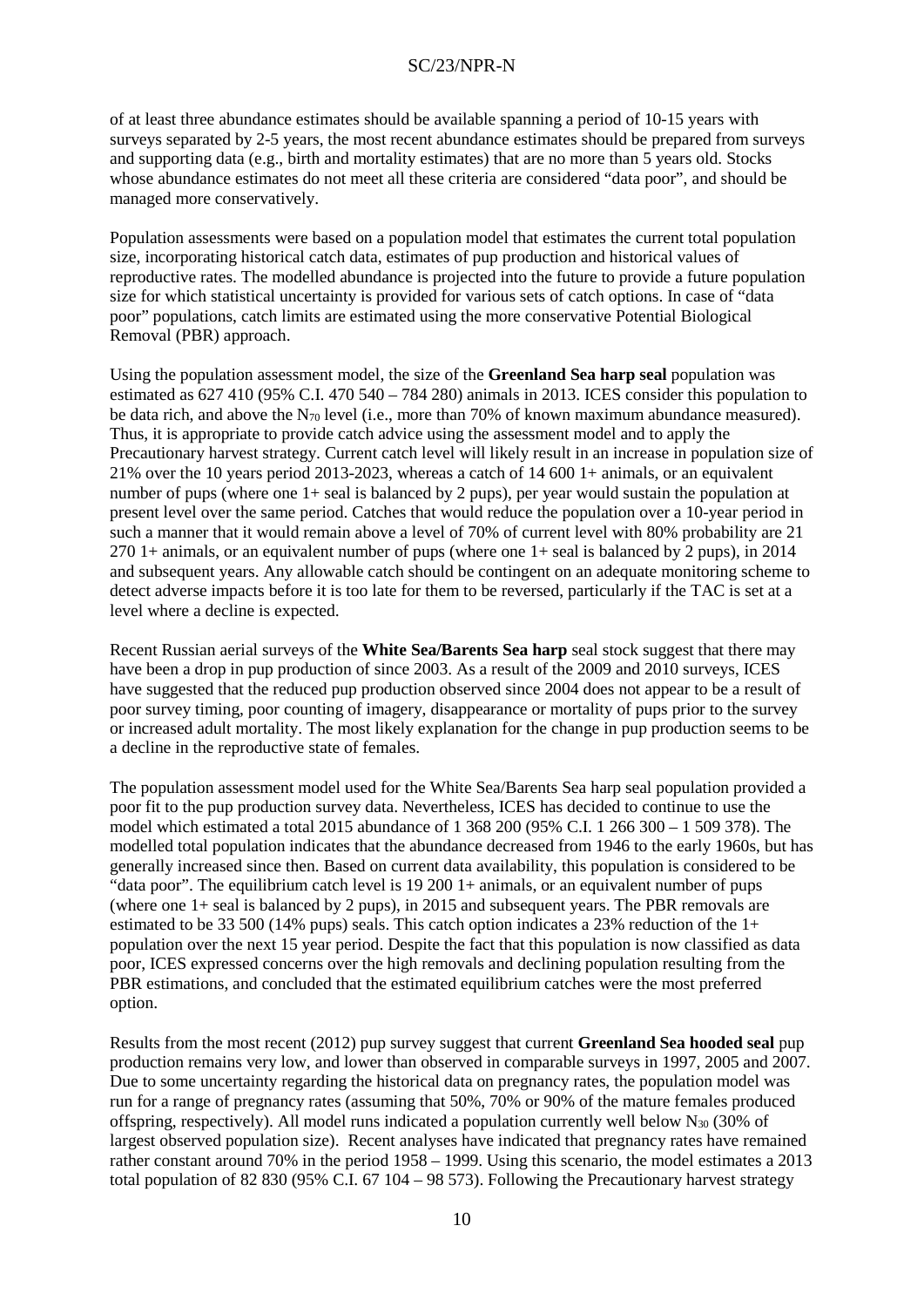and the fact that the population is below  $N_{\text{lim}}$ , ICES recommend that no harvest be allowed for Greenland Sea hooded seals at this time.

Traditionally, both Russia and Norway have participated in the sealing operations in the West Ice and the East Ice and have, therefore, allocated quotas on a bilateral basis in negotiations in the Joint Norwegian-Russian Fisheries Commission. However, the Russians cancelled their sealing operations in the West Ice in 2001. The Norwegian shares of the 2016 quotas would be the total TAC of harp seals in the West Ice. In the East Ice, the Norwegian quota was set at 7,000 harp seals.

In 1996 new regulations for the **coastal seal hunt**, including catch reports, were introduced. Quotas were set based on the available information on seal abundance along the coast. In 2003, quotas were increased substantially compared to the recommendations based on scientific advice, when they were set at 1186 grey seals (25% of abundance estimate) and 949 harbour seals (13% of abundance estimate). In 2003-2010, annual catches varied between 302-516 grey seals and 457-905 harbour seals. In 2010, new management plans for harbour and grey seals were implemented. The goal is to ensure sustainable populations of grey and harbour seals within their natural distribution areas. Regulating measures should be designed to ensure that they have the greatest impact in areas where there is documented significant damage to the fishing industry caused by seals. Target population sizes were decided to be 7000 harbour seals counted during moult and a grey seal population producing 1200 pups annually along the Norwegian coast. Hunting quotas should be set in order to regulate the seal populations in relation to the target levels. For 2011, quota for harbour seals was set to 460 and 230 seals were taken. For grey seals recommended quota was 460, set quota was 1040 but only 111 grey seals were taken. Compensations paid for shot seals were stopped for 2011. For 2012, 2013, 2014 and 2015, recommended and set quotas were 460, 482, 425 and 455 harbour seals, respectively, and 460 grey seals in all years. Compensations paid for shot seals were again introduced in 2012 (250 NOK/seal): 355 harbour seals and 64 grey seals were taken in 2012; 483 harbour seals and 177 grey seals in 2013; 406 harbour seals and 213 grey seals in 2014; 297 harbour seals and 81 grey seals in 2015.

# **Whaling**

At the IWC Annual Meeting in 1992 Norway stated that it intended to reopen the traditional **minke** whaling in 1993. So far, IWC has accepted the RMP developed by its Scientific Committee as a basis for future management decisions but has not implemented the procedure. The Norwegian Government therefore decided to set quotas for the 1993 and following seasons based on RMP, with parameters tuned to the cautious approach level as expressed by the Commission and using the best current abundance estimates as judged by the IWC Scientific Committee. In recent years research has been conducted on modification and retuning of the procedure to other target levels than the original 0.72, chosen by the Commission.

At, in principle, regular intervals an *Implementation Review* of the RMP for a specific species and management area is conducted. During such reviews the input data as well as biological information including genetics are critically evaluated and conditioned for simulation trials of management scenarios. There is an ongoing review within the IWC Scientific Committee which is expected to be finalised in summer 2017. So far it has been concluded that there is a single panmictic minke whale population in the Northeast Atlantic and new abundance estimates have been approved for use in RMP. From the 2008-2013 period the total estimate for the surveyed areas is 100 615 (cv 0.17), of which 89 623 (cv 0.18) animals are in the Eastern area.

Starting in 2009, a new five-year block quota was set with an annual total catch quota of 885 animals of which 750 could be taken within the Northeastern stock area (the E Small Areas, i.e. the EW, EN, ES and EB Small Areas) and 135 within the CM area of the Central **minke whale** stock. The catch quotas are set for each of the five management areas, and the whaling within an area is stopped when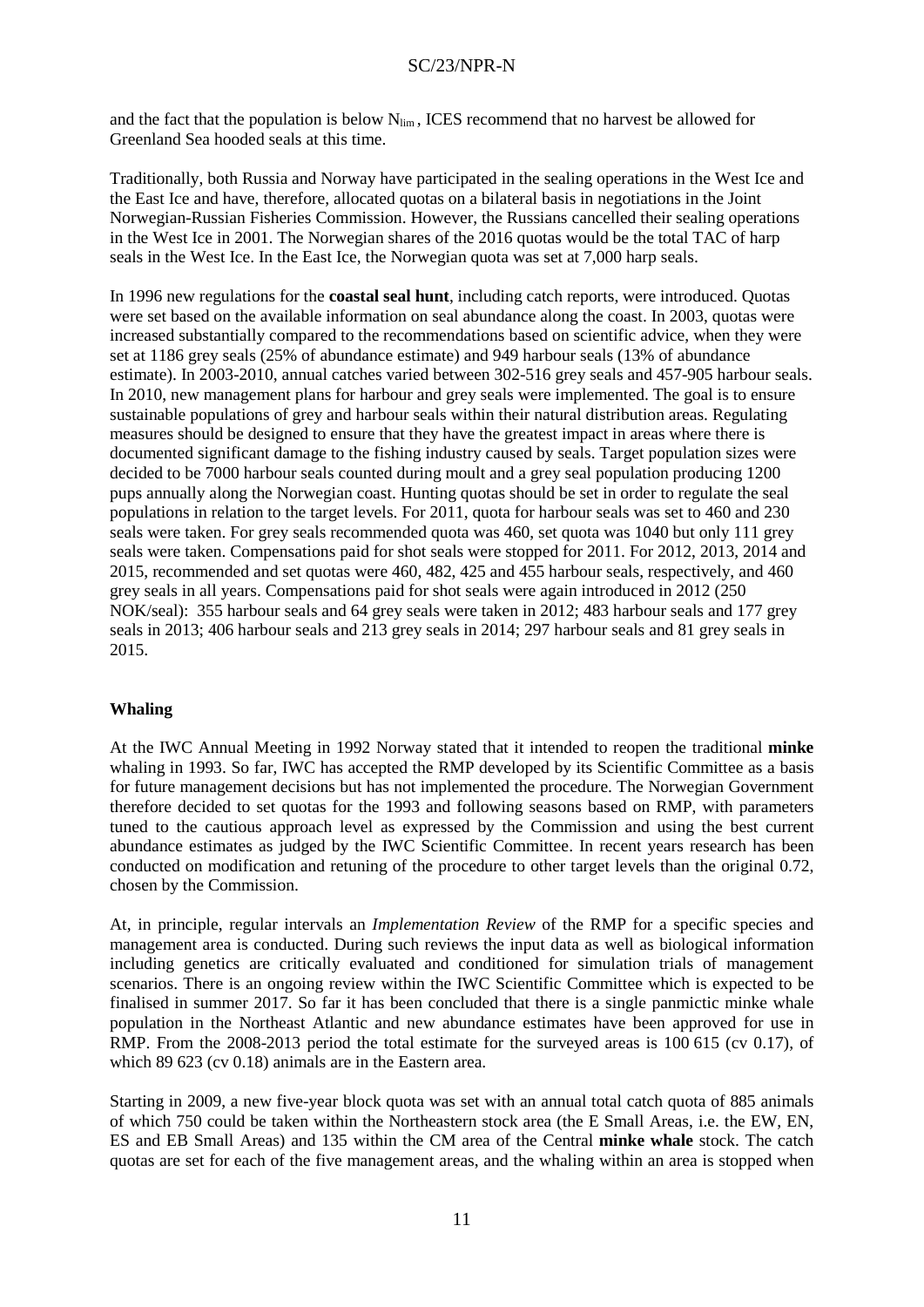this quota limit is reached. On the other hand, untaken quotas may be transferred to following years within the period which the block quota is set for.

For 2015 the total catch quota was set to 1286 **minke whales** (including transfers), the same as for 2013. The catching season opened April 1 and was closed medio September 2014.

### **V PUBLICATIONS AND DOCUMENTS**

### *Peer reviewed*

- Aars, J., Andersen, M., Breniere, A. and Blanc, S. 2015. White-beaked dolphins trapped in the ice and eaten by polar bears. Polar Res. 34.1-5.
- Blanchet, M.-A., Lydersen, C., Ims, R. A. and Kovacs, K. M. 2015. Seasonal, oceanographic and atmospheric drivers of diving behaviour in a temperate seal species living in the High Arctic. PLoS ONE 10: e0132686. 28 pp.
- Bogstad, B., Gjøsæter, H., Haug, T. & Lindstrøm, U. 2015. A review of the battle for food in the Barents Sea: cod vs. marine mammals. Frontiers in Ecology and Evolution 3:29. doi:10.3389/fevo.2015.0029.
- Falk-Petersen, S., Pavlov, V., Berge, J., Cottier, F., Kovacs, K. and Lydersen, C. 2015. At the rainbow's end-productivity hotspots due to upwelling along Arctic shelves. Polar Biol. 38: 5- 11.
- Frederiksen, M. & Haug, T. 2015. Editorial: Climate change and marine top predators. Frontiers in Ecology and Evolution 3:136. doi:10.3389/fevo.2015.00136.
- Hallanger, I., Sagerup, K., Evenset, A., Kovacs, K. M., Leonards, P., Fuglei, E., Routti, H., Strøm, H., Lydersen, C. and Gabrielsen, G. W. 2015. Organophosphorous flame retardants in biota from Svalbard, Norway. Mar. Pollut. Bull. 101: 442-447.
- Hamilton, C. D., Lydersen, C., Ims, R. A. and Kovacs, K. M. 2015. Predictions replaced by facts: a keystone species' behavioural responses to declining arctic sea-ice. Biol. Lett. 11: art. no. 20150803, 6 pp.
- Hamilton, C. Kovacs, K. M. and Lydersen, C. 2015. Year-round haul-out behaviour of male walruses (*Odobenus rosmarus*) in the Northern Barents Sea. Mar. Ecol. Progr. Ser. 519: 251-263.
- Hogg C, Neveu M, Folkow L, Stokkan K-A, Kam JH, Douglas RH, Jeffery G (2015) The eyes of the deep diving hooded seal (*Cystophora cristata*) enhance sensitivity to ultraviolet light. Biol Open 4(7): 812-818 doi:10.1242/bio.011304
- Laidre, K. L., Angliss, R. P., Born, E. W., Boveng, P., Ferguson, S., Kovacs, K. M., Lowry, L., Lydersen, C., Moore, S., Quakenbush, L., Regehr, E. V., Stern, H., Ugarte, F., Vongraven, D. and Wiig, Ø. 2015. A circumpolar assessment of Arctic marine mammals, sea ice loss, and conservation challenges in the 21<sup>st</sup> century. Conserv. Biol. 29: 724-737.
- Larsen, Nymo, Godfroid. *Brucella pinnipedialis* in hooded seal (*Cystophora cristata*) primary epithelial cells. Acta Veterinaria Scandinavia 2016, 58:9. **DOI:** 10.1186/s13028-016-0188-5
- Lowther, A. D., Kovacs, K. M., Griffiths, D. and Lydersen, C. 2015. Identification of motivational state in adult male Atlantic walruses inferred from changes in movement and diving behavior. Mar. Mammal Sci. 31: 1291-1313.
- Lowther, A. D., Lydersen, C., Fedak, M. A., Lovell, P. and Kovacs, K. M. 2015. The Argos-CLS Kalman filter: error structures and state space modelling relative to Fastloc GPS data. PLoS ONE 10: e0124754. 16 pp.
- Lowther, A. D., Lydersen, C. and Kovacs, K. M. 2015. A sum greater than its parts: merging multipredator tracking studies to increase ecological understanding. Ecosphere 6, art. no.251, 1- 13, doi: 10.1890/ES15-00293.1.
- Lowther, A. D., Ahonen, H., Hofmeyr, G., Oosthuizen, C. Bruyn, N. de, Lydersen, C. and Kovacs, K. 2015. The reliability of VHF telemetry data for measuring onshore attendance patterns of marine predators: a comparison with Time Depth Recorder data. Mar. Ecol. Progr. Ser. 538: 249-256.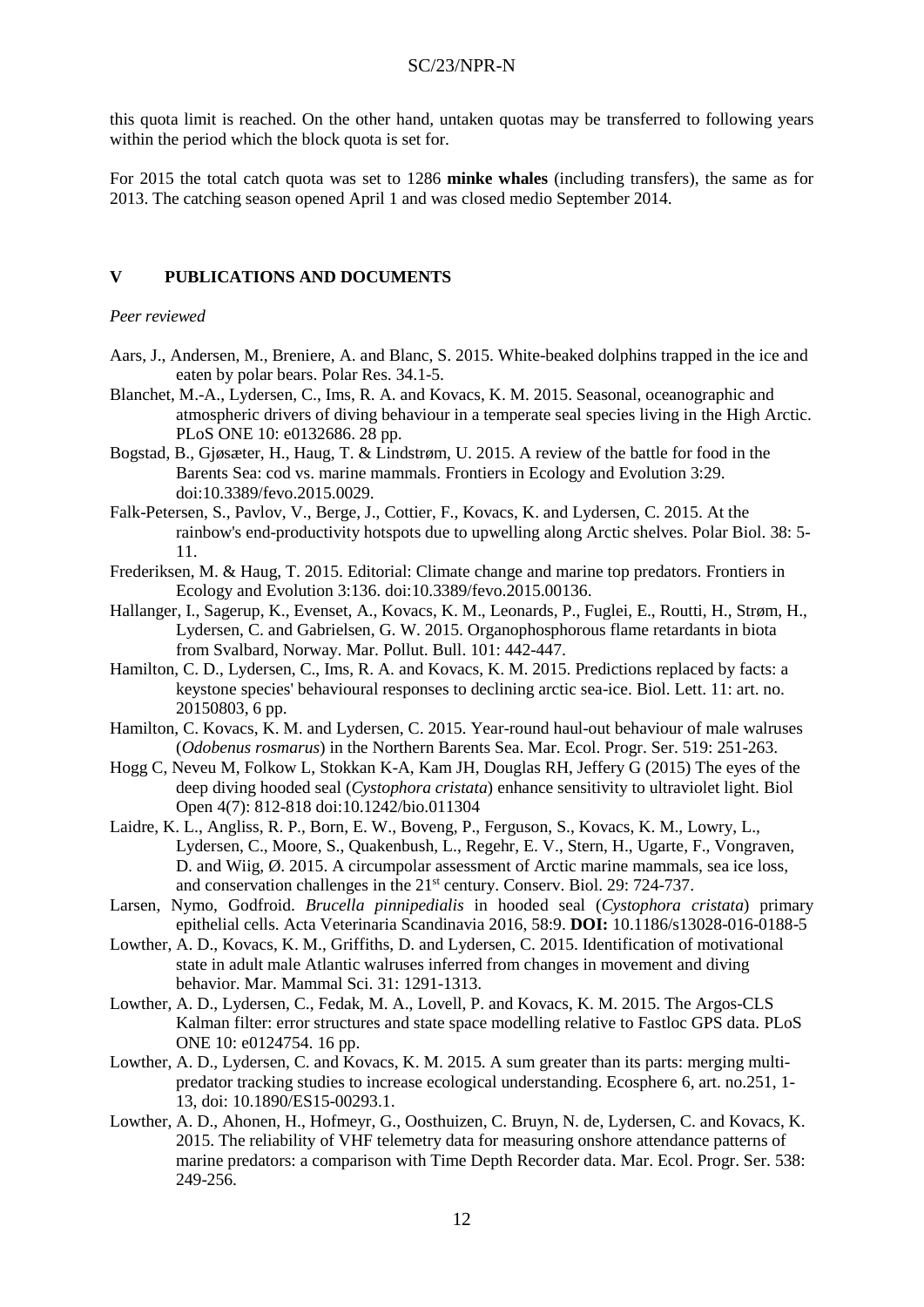- Nymo, Arias, Pardo, Alvarez, Alcaraz, Godfroid, Jiménez de Bagüés. Marine mammal *Brucella* reference strains are attenuated in a BALB/c mouse model. PLOS ONE 2016. DOI:10.1371/journal.pone.0150432
- Nøttestad, L., Krafft, B. A., Anthonypillai, V., Bernasconi, M., Langård, L., Mørk, H. L. & Fernö, A. 2015. Recent changes in distribution and relative abundance of cetaceans in the Norwegian Sea and their relationship with potential prey. Frontiers in Ecology and Evolution 2:83. doi:10.3389/fevo.2014.00083.
- Øigård, T.A. & Skaug, H.J. 2015. Fitting state-space models to seal populations with scarce data ICES Journal of Marine Science 72: 1462-1469. doi:10.1093/icesjms/fsu195 3:29. doi:10.3389/fevo.2015.0029.
- Pacifici, M., Foden, W. B., Visconti, P., Watson, J. E. M., Butchart, S. H. M., Kovacs, K. M., Scheffers, B. R., Hole, D. G., Martin, T. G., Askcakaya, H. R., Corlett, R. T., Huntley, B., Bickford, D., Carr, J. A., Hoffmann, A. A., Midgley, G. F., Pearson, R. G., Williams, S. E., Willis, S. G., Young B. G. and Rondinini, C. 2015. Assessing species vulnerability to climate change. Nature Clim. Change 5.215-25.
- Ramasco, V., Barraquand, F., Biuw, M., McConnell, B. & Nilssen, K.T. 2015. The intensity of horizontal and vertical search in a diving forager: the harbor seal. Movement Ecology 3:15. doi:10.1186/s49462-015-0042-9.
- Ressler, P.H., Dalapadado, P., Macaulay, G.J., Handegård, N. and Skern-Mauritzen, M. 2015. Acoustic survey of euphausiids and models of baleen whale distribution in the Barents Sea. Marine Ecology Progress Series 527: 13-29.
- Rødland, E.S. & Bjørge, A. 2015. Residency and abundance of sperm whales (Physeter macrocephalus) in the Bleik Canyon, Norway. Marine Biology Research. Doi: 10.1080/17451000.2015.1031800.
- Vikingsson, G.A., Pike, D.G., Valdimarsson, H., Schleimer, A., Gunnlaugsson, T., Silva, T., Elvarsson, B.Þ., Mikkelsen, B., Øien, N., Desportes, G., Bogason, V. & Hammond, P.S. 2015. Distribution, abundance, and feeding ecology of baleen whales in Icelandic waters: have recent environmental changes had an effect? Frontiers in Ecology and Evolution 3:6. doi:10.3389/fevo.2015.00006.

#### *Others*

- Acquarone M, Biuw M, Nordøy ES, Aoki K, Schots P, Johansen KA, Weum S, Sundset R, Folkow L (2015). Comparing gross body composition of harp seals from computed tomography, isotope dilution and dissection. Abstract, Society for Marine Mammalogy 21st Biennial Conference on the Biology of Marine Mammals, San Fransisco 13-18 December 2015.
- Berta, A., Sumich, J. L. and Kovacs, K. M.. 2015. Marine mammals. Evolutionary biology. Acad. Press, London. 726 pp
- Blanchet, M.-A., Lydersen, C., Lowther, A. D., Ims, R. A. and Kovacs, K. M. 2015. [Harbour seals in](http://arcticfrontiers.conference-services.net/reports/template/onetextabstract.xml?xsl=template/onetextabstract.xsl&conferenceID=4282&abstractID=859558)  [the Arctic: Future ecological winners on Svalbard?](http://arcticfrontiers.conference-services.net/reports/template/onetextabstract.xml?xsl=template/onetextabstract.xsl&conferenceID=4282&abstractID=859558) Arctic Frontiers. Climate and Energy, Tromsø, Norway 18-23 Jan. 2015.
- Blanchet, M.-A., Lydersen, C., Lowther, A., Ims, R., Kovacs, K. 2015. Harbour seals in the High Arctic: Future ecological winners? 21th Bien. Conf. Biol. Mar. Mammals, San Francisco, 13-18 Dec. 2015.
- Bue MES (2015) Metabolic adaptations and leptin expression in hooded seal (*Cystophora cristata*) pups during intense lactation and post-weaning fasting.
- Burmester T, Hoff MLM, Czech-Damal NU, Folkow L, Fabrizius A (2015) A transcriptome approach to the hypoxia tolerance of the seal (Cystophora cristata) brain. Abstract A2.13, p. 17, Society for Experimental Biology Annual Meeting, Prague 30 June – 3 July 2015.
- Foster, Baily, Brownlow, Dagleish, Koylass, Perrett, Dawson, Stubberfield, **Nymo**, McGovern, Whatmore. First report of the isolation of *Brucella pinnipedialis* from a bearded seal (*Erignathus barbatus*) [poster]. Brucellosis 2014 International Research Conference. September 2014. Berlin, Germany.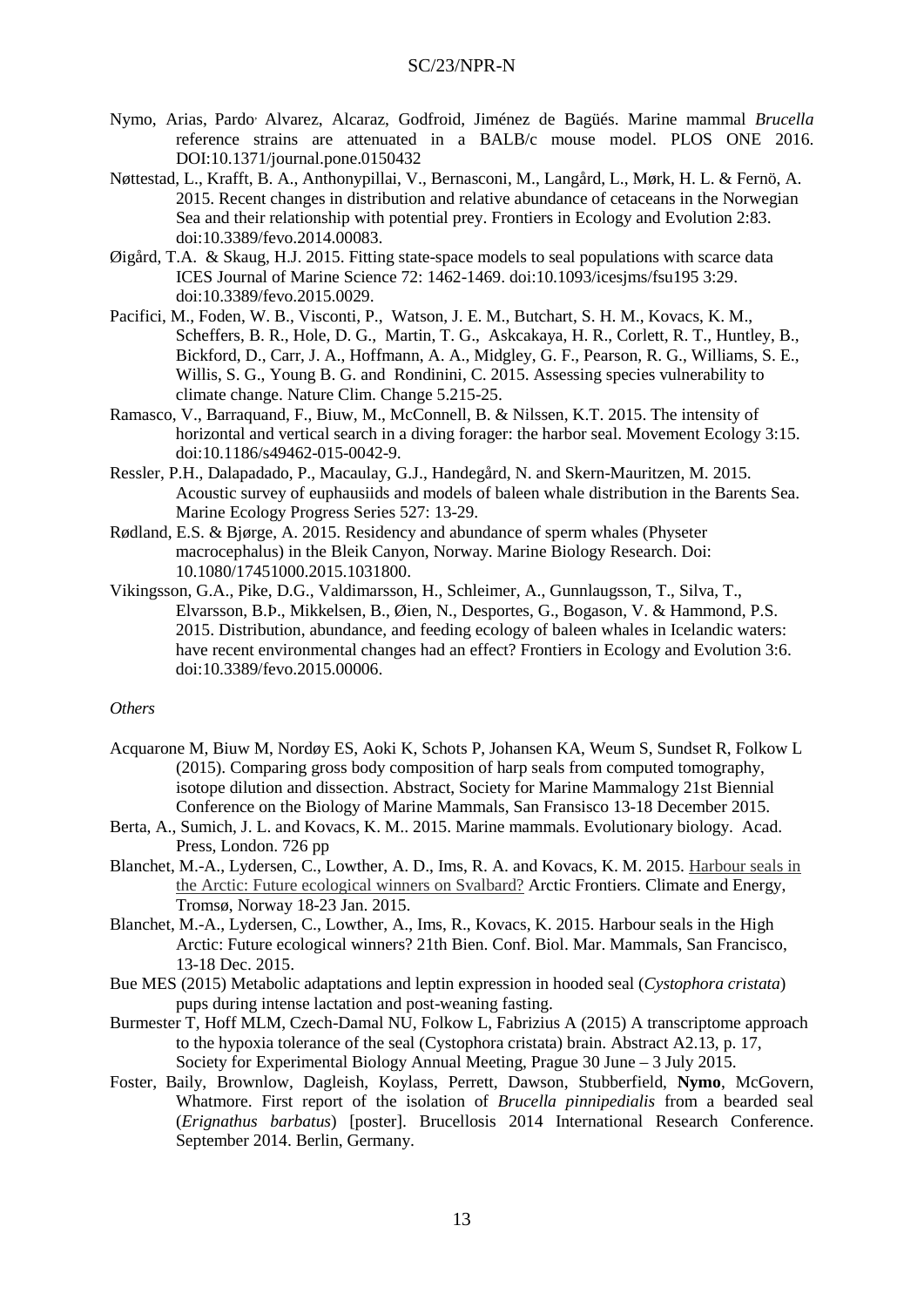- Godfroid, Nymo, Larsen. Impact of climate change on diseases in Arctic wildlife [oral]. 6th Symposium of the Belgian Wildlife Disease Society. October 2015. Brussels, Belgium.
- Grist, J. P., Josey, S. A., Boehme, L., Meredith, M. P., Laidre, K. L., Heide-Jørgensen, M. P., Kovacs, K. M., Lydersen, C., Davidson, F. J. M., Stenson, G. B., Hammill, M. O., Marsh, R. and Coward, A. C. 2015. When does the warmest water reach Greenland? NERC UK Sea Level Science meeting, 12-13 March 2015, Liverpool.
- Grønnestad, R., Ullavik Bakken, K. J., Dehli Villanger, G., Polder, A., Kovacs, K. M., Lydersen, C., Jenssen, B. M., and Borgå, K. 2015. Nivåer og maternal overføring av per- og polyfluorerte alkylstoffer (PFAS-er) i klappmyss (*Cystophora cristata*) mor-unge par fra Vestisen. Vintermøtet - Norsk Selskap for Farmakologi og Toksikologi, 29 Jan – 01 Feb, Beitostølen, Norway.
- Hamilton, C., Lydersen, C., Ims, R. and Kovacs, K. 2015. Ringed seals (*Pusa hispida*[\) in the Arctic:](http://arcticfrontiers.conference-services.net/reports/template/onetextabstract.xml?xsl=template/onetextabstract.xsl&conferenceID=4282&abstractID=866000)  [Future ecological losers in Svalbard.](http://arcticfrontiers.conference-services.net/reports/template/onetextabstract.xml?xsl=template/onetextabstract.xsl&conferenceID=4282&abstractID=866000) Arctic Frontiers. Climate and Energy, Tromsø, Norway 18-23 Jan. 2015.
- Hamilton, C. D., Lydersen, C., Ims, R. A. and Kovacs, K. M. 2015. Behavioural responses of an iceobligate pinniped to a sudden collapse in sea-ice condition. 21th Bien. Conf. Biol. Mar. Mammals, San Francisco, 13-18 Dec. 2015.
- Haug, T., Øien, N., Skaug, H.J. & Glover, K. 2015. DNA-register for vågehval: en skattekiste for studier av hvalbiologi. Pp. 108-109 i Bakketeig, I.E., Gjøsæter, H., Hauge, M., Sunnset, B.H. & Toft, K.Ø. (Eds.) Havforskningsrapporten 2015, Fisken og havet, Særnummer 1-2015. Havforskningsinstituttet, Bergen.
- Haug, T. & Øigård, T.A. 2015. Sel Grønlandssel & Klappmyss. Pp. 186-187 i Bakketeig, I.E., Gjøsæter, H., Hauge, M., Sunnset, B.H. & Toft, K.Ø. (Eds.) Havforskningsrapporten 2015, Fisken og havet, Særnummer 1-2015. Havforskningsinstituttet, Bergen.
- Laidre, K., Stern, H., Kovacs, K., Lowry, L., Moore, S., Regehr, E., Ferguson, S., Wiig, Ø., Boveng, P., Angliss, R., Born, E., Litkova, D., Quakenbush, L., Lydersen, C., Vongraven, D. and Ugarte, F. 2015. A circumpolar assessment of Arctic marine mammals and sea ice loss, with conservation recommendations for the  $21<sup>st</sup>$  century. 21th Bien. Conf. Biol. Mar. Mammals, San Francisco, 13-18 Dec. 2015.
- Nilssen, K.T. & Bjørge, A. 2015. Havert og steinkobbe. Pp. 188-189 i Bakketeig, I.E., Gjøsæter, H., Hauge, M., Sunnset, B.H. & Toft, K.Ø. (Eds.) Havforsknings-rapporten 2015, Fisken og havet, Særnummer 1-2015. Havforskningsinstituttet, Bergen.
- Nymo, Larsen, Al Dahouk, Seppola, Bakkemo, Godfroid. Atlantic cod (*Gadus morhua*): a transmission host for *Brucella pinnipedialis* hooded seal (*Cystophora cristata*) strain? [oral]. 64th Annual International Conference of the Wildlife Disease Association. July 2015. Queensland, Australia.
- Nymo, Tryland, Larsen, Jiménez de Bagüés, Frie, Haug, Foster, Rødven, Godfroid. Is *Brucella pinnipedialis* unable to sustain a longterm infection in hooded seals (*Cystophora cristata*)? [poster]. The International One Health Conference. March 2015. Amsterdam, The Netherlands.
- Nymo, Bårdsen, Tryland, Godfroid. *Brucella pinnipedialis* hooded seal strain in the mouse model following exposure to PCB 153 [oral]. The International One Health Conference, March 2015, Amsterdam, The Netherlands.
- Øien, N. 2015. Vågehval. P. 207 i Bakketeig, I.E., Gjøsæter, H., Hauge, M., Sunnset, B.H. & Toft, K.Ø. (Eds.) Havforskningsrapporten 2015, Fisken og havet, Særnummer 1-2015. Havforskningsinstituttet, Bergen.
- Øien, N. 2015. Report of the Norwegian 2014 survey for minke whales in the Small Management Area ES – Svalbard. IWC SC/66a/RMP6: 8pp.
- Øien, N. and Haug, T. 2015. Norway progress report on marine mammals 2014. NAMMCO SC / 22/ npr-n. 17 pp.
- Ramasco, V. 2015. Spatial and temporal patterns of foraging of harbor seals (*Phoca vitulina*) in Porsangerfjord. Department of Arctic and Marine Biology; Faculty of Biosciences, Fisheries and Economics; University of Tromsø; PhD thesis, May 2015. 134pp.
- Ramasco, V. & Nilssen, K.T. 2015. Steinkobben foretrekker småfisk. Forskning.no, kronikk, 24.09.2015.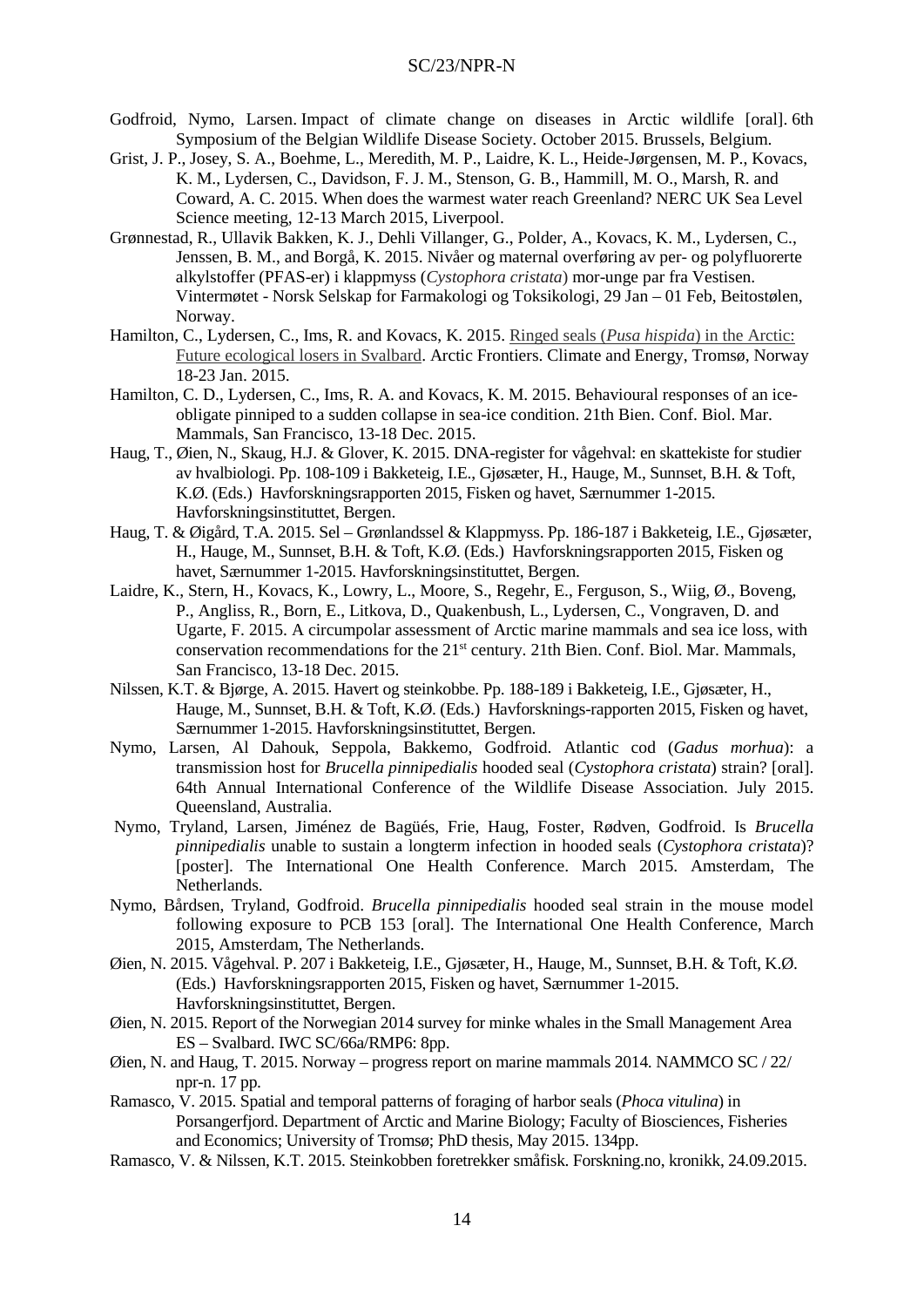- Schots PC (2015) The importance of snow and seawater intake in fasting hooded seal (*Cystophora cristata*) pups.
- Skaug, H.J. and Solvang, H.K. 2015. Measurement error model for the Norwegian minke whale surveys 2008-2013. IWC SC/66a/RMP05: 9pp.
- Solvang, H.K., Skaug, H.J. and Øien, N. 2015. Measurement error model for the Norwegian minke whale surveys 2008-2013 IWC SC/66a/RMP07: 9pp.
- Solvang, H.K., Skaug, H.J. and Øien, N. 2015. Abundance estimates of common minke whales in the northeast Atlantic based on survey data collected over the period 2008-2013. IWC SC/66a/RMP08: 11pp.
- Ullavik Bakken, K.J., Grønnestad, R., Dehli Villanger, G., Polder, A., Kovacs, K. M., Lydersen, C., Jenssen, B. M., and Borgå, K. 2015. Maternal transfer and biotransformation of PCBs and PBDEs: Importance for bioaccumulation of metabolites in hooded seal pups. Vintermøtet - Norsk Selskap for Farmakologi og Toksikologi, 29 Jan – 01 Feb, Beitostølen, Norway.

# **VI APPENDIX 1 – CATCH DATA**

### **Sealing**

Norwegian catches in the Greenland Sea (West Ice) in 2015 was taken by one vessel, whereas no Russian seal vessels participated in the area. Due to the uncertain status for the Greenland Sea hooded seals, no animals of the species were permitted taken in the ordinary hunt operations in 2015. Only a few animals were taken for scientific purposes. The 2015 TAC for harp seals in the Greenland Sea was set at 21 270 1+ animals (where 2 pups balance one 1+ animal), i.e. the removal level that would reduce the population with 30% over the next 10-year period.

A possible reduction in harp seal pup production in the White Sea may have prevailed after 2003. Due to concern over this, ICES recommended that removals be restricted to the estimated sustainable equilibrium level of 17,400 1+ animals (where 2 pups balance one  $1+$  animal) in the White and Barents Sea in 2015. The Joint Norwegian-Russian Fisheries Commission has followed this request and allocated 7,000 seals of this TAC to Norway.

Table VI.1 shows the Norwegian catches of harp and hooded seals in 2015. The total quotas given were not fulfilled in any area: In the West Ice, only 8% of the given harp seal quota was taken. Russian sealing in the White Sea in 2015 was planned to be continued using the new boat-based approach introduced in this catch in 2008. The catch, using ice class vessels fitted with small catcher boats, would focus primarily on weaned pups (beaters), to a much less extent on adult seals. No whitecoats would be taken. A ban implemented on all pup catches prevented Russian hunt in the White Sea during the period 2009-2014. This ban was removed before the 2015 season. Unfortunately, however, the availability of ice was too restricted to permit sealing, resulting in no commercial Russian harp seal catches in the White Sea in 2015. Also, no Norwegian vessels aimed for the hunting area in the southeastern Barents Sea (the East Ice) in 2015.

**Table VI.1. Norwegian catches of harp and hooded seals in 2015. 1+ means one year old or older seals.**

| Catching area: | The West Ice |     |       | The East Ice |  |       |  |
|----------------|--------------|-----|-------|--------------|--|-------|--|
| <b>Species</b> | Pups         | $+$ | Total | Pups         |  | Total |  |
| Harp seals     | 2,144        | 93  | 2.237 |              |  |       |  |
| Hooded seals   |              |     |       |              |  |       |  |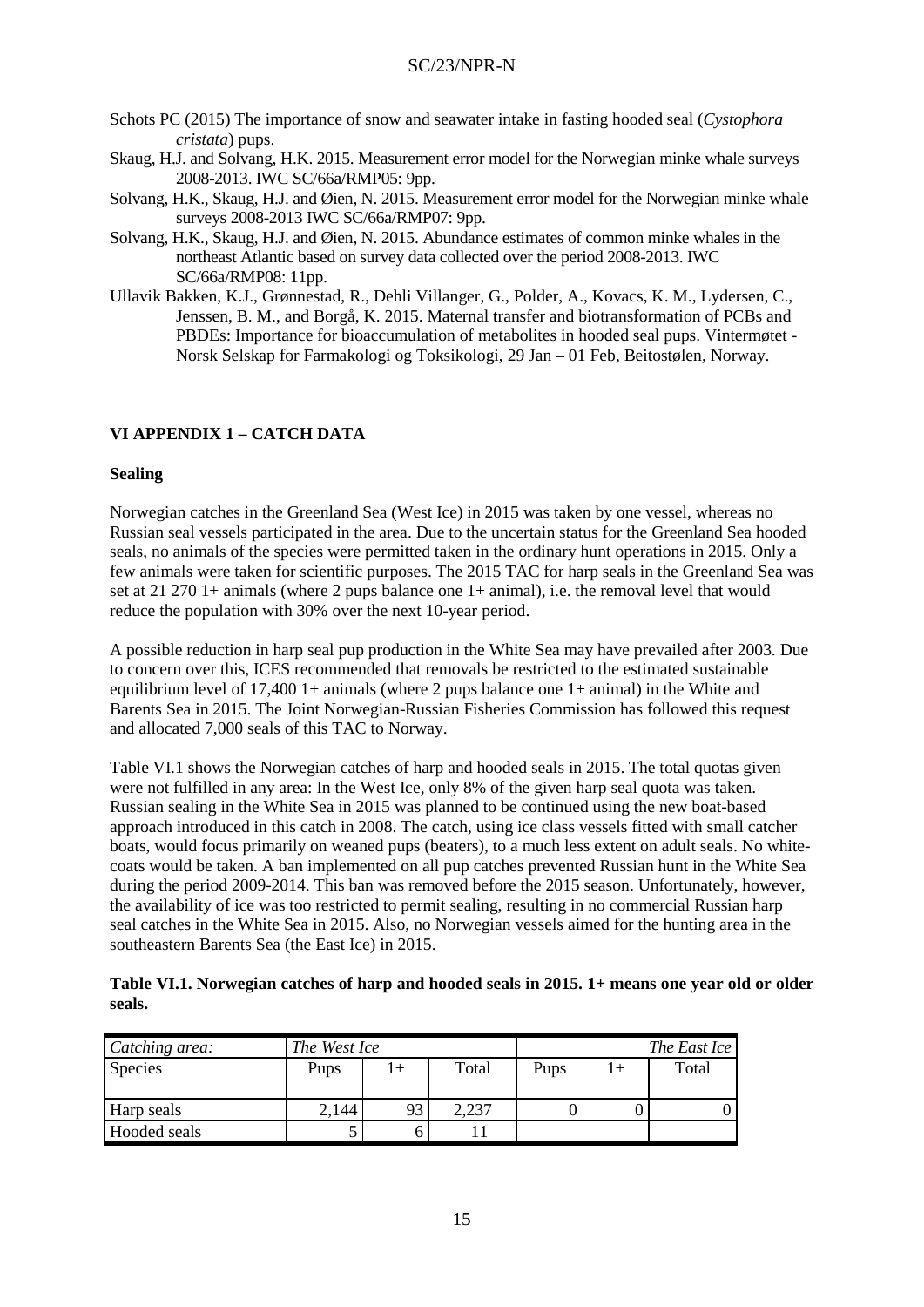### **Whaling**

After a temporary suspension, the traditional small type Norwegian **minke whaling** was again permitted in 1993 and quotas were implemented based on the Revised Management Procedure (RMP) developed by the International Whaling Commission's (IWC) Scientific Committee. The RMP allocates catch quotas to specific management areas. There are five such management areas within the region of interest to Norwegian whalers. The present areas are a revision of the original implementation and introduced by the IWC/SC at their Implementation Review of North Atlantic minke whales conducted at the 2003 Annual Meeting and later kept at the Implementation Review made in 2008. The areas are (1) the Svalbard-Bear Island area (coded ES), (2) the eastern Barents Sea (EB), (3) the Norwegian Sea and coastal zones off North Norway, including the Lofoten area (EW), (4) the North Sea (EN) and (5) the western Norwegian Sea-Jan Mayen area (CM).

In total, 21 vessels participated in the 2015 season of whaling and the catching period was 1 April to mid September. Table IV.2 shows the number of minke whales taken by area in the 2015 season. The quotas are given as five-year block quotas but is not fully utilised in all areas. There are several reasons for that, including problems with processing the catches and accessing remote areas like the Jan Mayen area and the eastern Barents Sea. The present quota period started in 2009 and is given as annual basic quotas of 885 animals within Medium Area E and 135 whales within the Small Area CM, plus numbers not taken in previous years. The 2014 total quota of 1286 minke whales was prolonged for the 2015 season.

| 2015              | Management area |              |     |     |           |       |  |  |  |
|-------------------|-----------------|--------------|-----|-----|-----------|-------|--|--|--|
| Small-type        | EB              | EN           | ES  | EW  | <b>CM</b> | Total |  |  |  |
| whaling           |                 |              |     |     |           |       |  |  |  |
| <b>Catch</b>      | 93              |              | 426 | 137 |           | 660   |  |  |  |
| <b>Quota</b>      |                 |              |     |     |           | 1286  |  |  |  |
| <b>Stock area</b> |                 | Northeastern |     |     | Central   |       |  |  |  |

**Table VI.2. Quotas and catches of minke whales in 2015 by management area as defined in RMP.**

# **VII APPENDIX 2 – BY-CATCH DATA**

**Harbour porpoises, grey** and **harbour seals** are incidentally caught in coastal gillnet fisheries. The bycatch rate of harbour porpoises in gillnet fisheries for cod and angler fish is estimated by General Additive Models from data collected by a monitored segment (the Coastal Reference Fleet, CRF) of the fleet of small vessels (less than 15 meter total length) operating in the coastal zone. The landings statistics provided by the Directorate of Fisheries are used to extrapolate to entire fisheries. The total estimate for the period 2006-2014 is 29,942 porpoises (bootstarp-generated CV 0.10) in the gillnet fisheries for cod and monkfish. The average annual bycatch is therefore 3,327 porpoises for this period.

The bycatch of grey and harbour seals can be estimated from mark-recapture data. The total harvests of grey and harbour seals are known since 1997. We assume equal proportions of tagged animals among harvested seals and bycaugth seals. Therefore:

*Total bycatch = Tagged bycatch x Total harvest / Tagged harvest.*